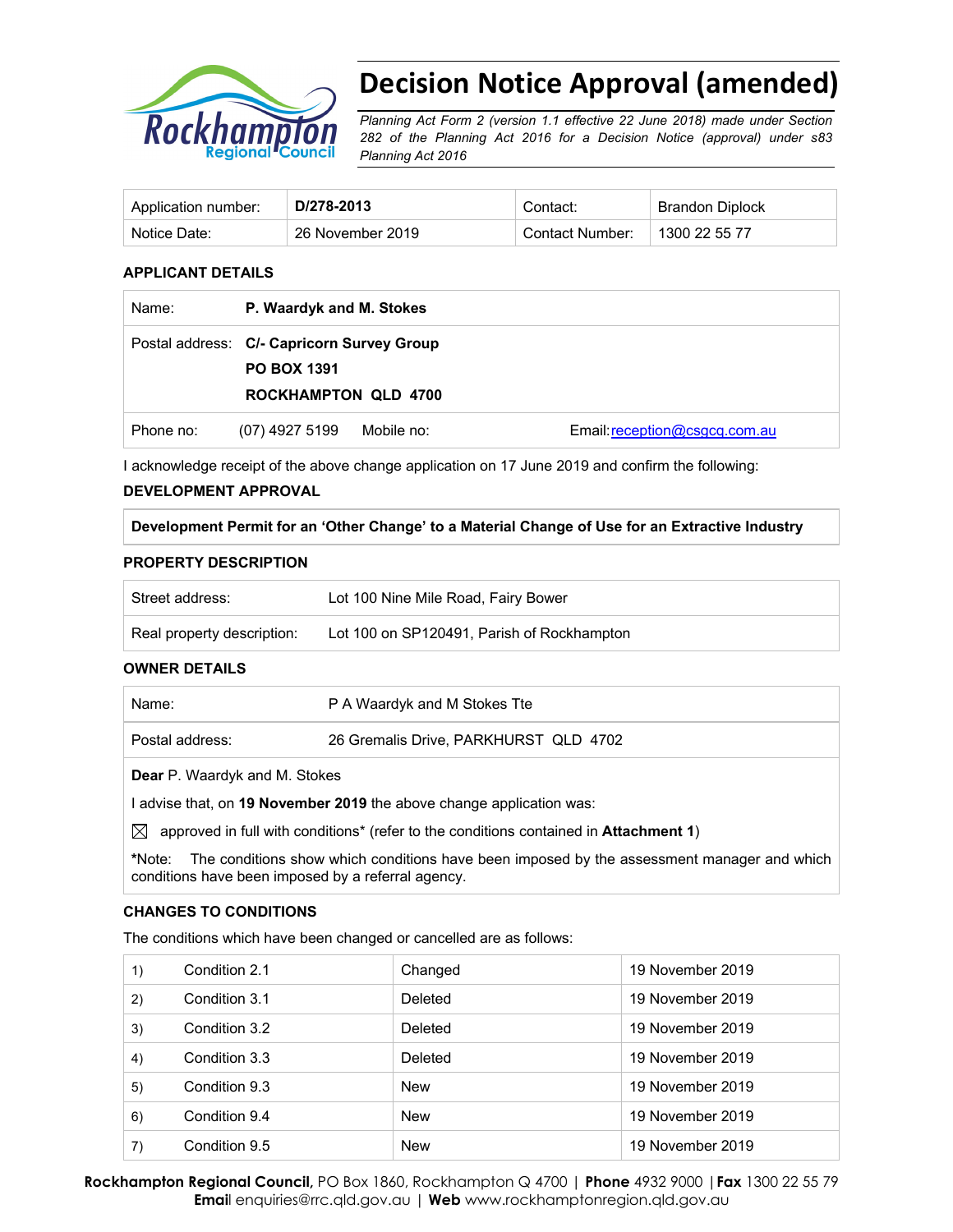# **1. DETAILS OF THE APPROVAL**

The following approvals are given:

|                                                                                                                                                                                                        | <b>Development</b><br><b>Permit</b> | Preliminary<br>Approval |
|--------------------------------------------------------------------------------------------------------------------------------------------------------------------------------------------------------|-------------------------------------|-------------------------|
| Development assessable under the planning scheme, superseded<br>planning scheme, a temporary local planning instrument, a master<br>plan or a preliminary approval which includes a variation approval | $\times$                            |                         |
| - Material change of use                                                                                                                                                                               |                                     |                         |

# **2. CONDITIONS**

This approval is subject to the conditions in Attachment 1.

# **3. FURTHER DEVELOPMENT PERMITS REQUIRED**

Please be advised that the following development permits are required to be obtained before the development can be carried out:

| Type of development permit required | Subject of the required development permit |
|-------------------------------------|--------------------------------------------|
| <b>Operational Works</b>            | Road Works                                 |
|                                     | Access Works                               |
|                                     | <b>Stormwater Works</b>                    |
|                                     | Site Works                                 |
| Plumbing and Drainage Works         |                                            |

# **4. SUBMISSIONS**

A properly made submission was made in relation to the original application.

There was one (1) properly made submission received from the following submitter:

| Name of principal submitter | <b>Residential or business address</b> | <b>Electronic address (if</b><br>provided) |
|-----------------------------|----------------------------------------|--------------------------------------------|
| 1. Adams and Sparkes        | PO Box 455, Rockhampton QLD 4700       |                                            |

# **5. REFERRAL AGENCIES**

The following Referral Agencies were activated by this application.

| For an application involving                                                                                                                                                                                                                                                                                                                                                                  | Name of<br>agency                                          | <b>Status</b> | <b>Address</b>                                                                                                                                                                                          |
|-----------------------------------------------------------------------------------------------------------------------------------------------------------------------------------------------------------------------------------------------------------------------------------------------------------------------------------------------------------------------------------------------|------------------------------------------------------------|---------------|---------------------------------------------------------------------------------------------------------------------------------------------------------------------------------------------------------|
| <b>ENVIRONMENTALLY RELEVANT ACTVITIES</b>                                                                                                                                                                                                                                                                                                                                                     |                                                            |               |                                                                                                                                                                                                         |
| Schedule 10, Part 5, Division 4, Table 2 - Non-devolved environmentally relevant activities                                                                                                                                                                                                                                                                                                   |                                                            |               |                                                                                                                                                                                                         |
| Development application for a material<br>change of use that is assessable<br>development under section 8, if-<br>(a) the environmentally relevant activity the<br>subject of the application has not been<br>devolved to a local government under the<br>Environmental Protection Regulation; and<br>(b) the chief executive is not the prescribed<br>assessment manager for the application | Department of<br>Environment<br>and Heritage<br>Protection | Concurrence   | Department of State<br>Development,<br>Manufacturing,<br>Infrastructure and<br>Planning<br>Online:<br>www.dilgp.qld.gov.au/M<br><b>vDAS2</b><br>Postal:<br><b>PO Box 113</b><br>Rockhampton Qld<br>4700 |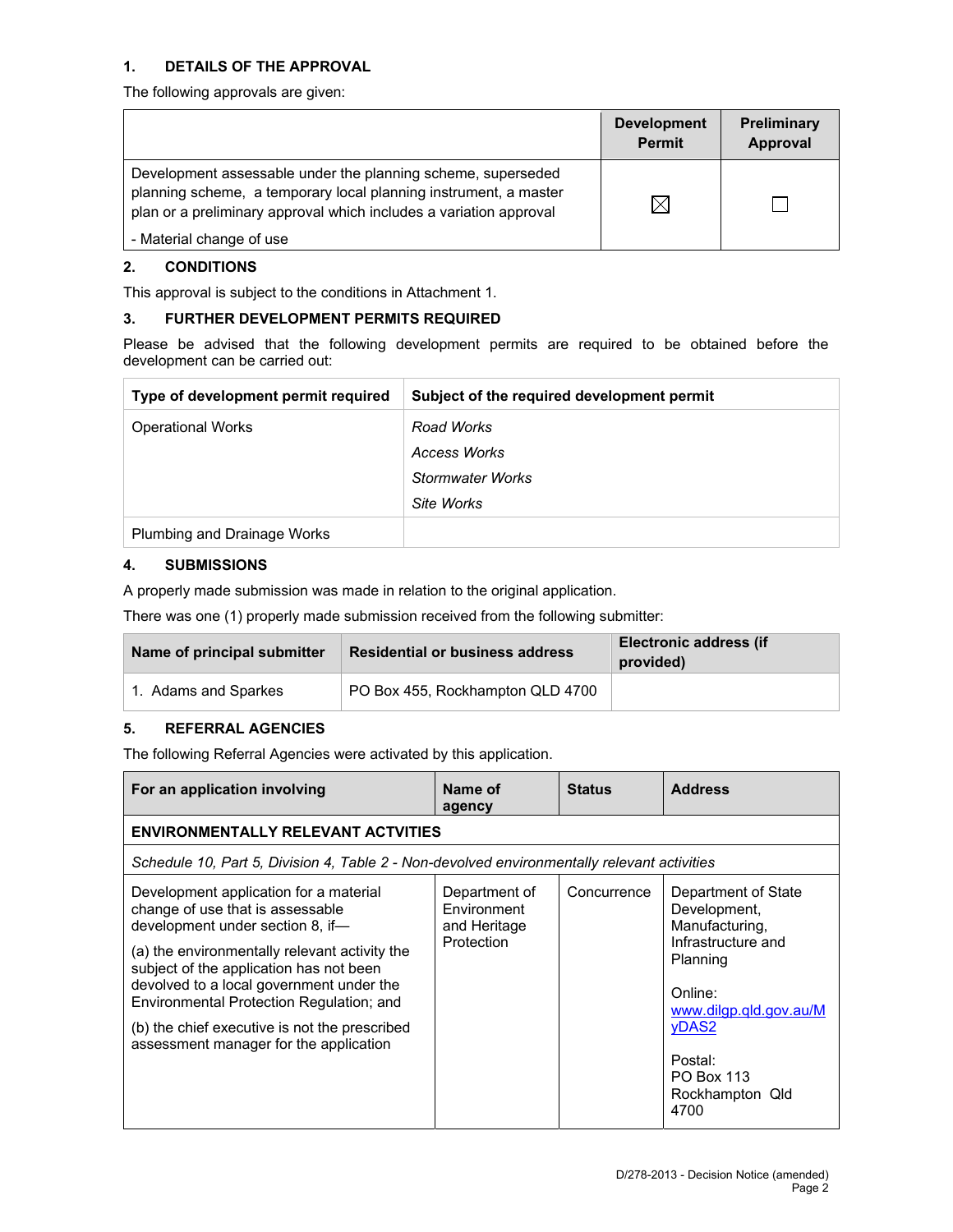| <b>STATE TRANSPORT INFRASTRUCTURE (Generally)</b>                                                                                                                                                                                                                                                              |                                                            |             |                                                                                                                              |  |
|----------------------------------------------------------------------------------------------------------------------------------------------------------------------------------------------------------------------------------------------------------------------------------------------------------------|------------------------------------------------------------|-------------|------------------------------------------------------------------------------------------------------------------------------|--|
| Schedule 10, Part 9, Division 4, Subdivision 1, Table 1 - Aspect of development stated in schedule 20                                                                                                                                                                                                          |                                                            |             |                                                                                                                              |  |
| Development application for an aspect of<br>development stated in schedule 20 that is<br>assessable development under a local<br>categorising instrument or section 21, if-                                                                                                                                    | Department of<br>Transport and<br>Main Roads               | Concurrence | Department of State<br>Development,<br>Manufacturing,<br>Infrastructure and<br>Planning                                      |  |
| (a) the development is for a purpose stated<br>in schedule 20, column 1 for the aspect; and                                                                                                                                                                                                                    |                                                            |             | Online:                                                                                                                      |  |
| (b) the development meets or exceeds the<br>threshold-                                                                                                                                                                                                                                                         |                                                            |             | www.dilgp.qld.gov.au/M<br>yDAS <sub>2</sub>                                                                                  |  |
| (i) for development in local government area<br>1-stated in schedule 20, column 2 for the<br>purpose; or                                                                                                                                                                                                       |                                                            |             | Postal:<br><b>PO Box 113</b><br>Rockhampton Qld                                                                              |  |
| (ii) for development in local government area<br>2-stated in schedule 20, column 3 for the<br>purpose; and                                                                                                                                                                                                     |                                                            |             | 4700                                                                                                                         |  |
| (c) for development in local government<br>area 1-the development is not for an<br>accommodation activity or an office at<br>premises wholly or partly in the excluded<br>area                                                                                                                                 |                                                            |             |                                                                                                                              |  |
| However, if the development is for a<br>combination of purposes stated in the same<br>item of schedule 20, the threshold is for the<br>combination of purposes and not for each<br>individual purpose.                                                                                                         |                                                            |             |                                                                                                                              |  |
| <b>WETLAND PROTECTION AREA</b>                                                                                                                                                                                                                                                                                 |                                                            |             |                                                                                                                              |  |
| Schedule 10, Part 20, Division 4, Table 3 - Material change of use of premises in a wetland in protection<br>area                                                                                                                                                                                              |                                                            |             |                                                                                                                              |  |
| Development application for a material<br>change of use that is assessable<br>development under a local categorising<br>instrument, other than a material change of<br>use relating to a domestic housing activity,<br>government supported transport<br>infrastructure or electricity operating works,<br>if— | Department of<br>Environment<br>and Heritage<br>Protection | Concurrence | Department of State<br>Development,<br>Manufacturing,<br>Infrastructure and<br>Planning<br>Online:<br>www.dilgp.qld.gov.au/M |  |
| (a) all or part of the premises are in a<br>wetland protection area; and                                                                                                                                                                                                                                       |                                                            |             | yDAS2<br>Postal:                                                                                                             |  |
| (b) the material change of use involves<br>operational work that is high impact                                                                                                                                                                                                                                |                                                            |             | <b>PO Box 113</b><br>Rockhampton Qld                                                                                         |  |

# **6. THE APPROVED PLANS**

earthworks in a wetland protection area

# **The approved development must be completed and maintained generally in accordance with the approved drawings and documents:**

| <b>Plan/Document Name</b>         | <b>Plan/Document Number</b> | Dated             |
|-----------------------------------|-----------------------------|-------------------|
| Proposed Site Development Layout  | WD1057.1 Rev C.             | 14 September 2011 |
| Location of Proposed Project Area | 6208-06 Rev B               | 18 November 2011  |

4700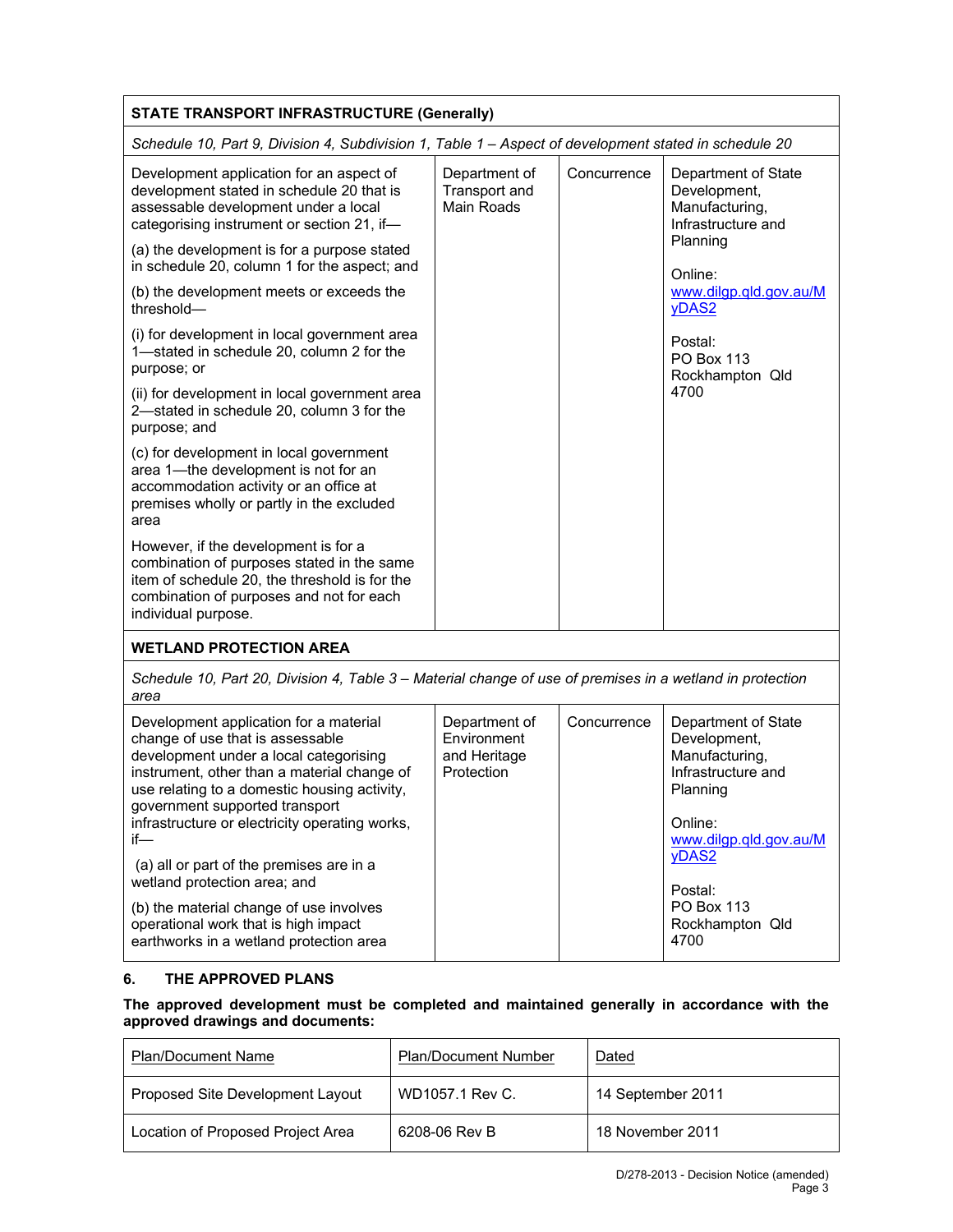| <b>Plan/Document Name</b>                                                                                                     | <b>Plan/Document Number</b> | Dated            |
|-------------------------------------------------------------------------------------------------------------------------------|-----------------------------|------------------|
| Material Change of Use (Extractive<br>Industry) 'Other Change'                                                                | 7379-01-MCU-A               | 14 June 2019     |
| <b>Hydraulic and Water Quality</b><br>Assessment                                                                              | 228155                      | 15 March 2012    |
| in Addendum<br>Aurecon<br>letter<br>to<br>Hydraulic<br>Water<br>Quality<br>and<br>Assessment                                  |                             | 27 March 2013    |
| Site Management Plan to Extract<br>Sand from the Corner of Fogarty Road<br>& Nine Mile Road (Lots 431 & 432 on<br>LIV401245)  | Not numbered                | <b>Not Dated</b> |
| Preliminary Acid Sulphate Soil<br><b>Investigation Proposed Sand</b><br><b>Extractive Industry</b>                            | 3798-100810-1.0             | August 2010      |
| Letter<br>from<br>McMurtrie<br>Consulting<br>Engineers to DTMR regarding Traffic<br>Engineering Assessment of Proposed<br>Use |                             | 15 May 2013      |

# **7. CURRENCY PERIOD FOR THE APPROVAL (s.85 of the Planning Act)**

The standard relevant periods stated in section 85 of *Planning Act 20016* apply to each aspect of development in this approval, if not stated in the conditions of approval attached.

#### **8. PREVIOUS GROUNDS OF JUSTIFICATION FOR THE ORIGINAL APPROVAL DESPITE CONFLICT WITH THE PLANNING SCHEME:**

The grounds for approving the application, despite the conflict with the Planning Scheme, are:

| 1) | The site is strategically located in a rural area with natural resources available for extraction and is<br>located proximal to other extractive operations.                                                                                      |
|----|---------------------------------------------------------------------------------------------------------------------------------------------------------------------------------------------------------------------------------------------------|
| 2) | The proposal will not compromise other rural pursuits in the locality.                                                                                                                                                                            |
| 3) | The development will be managed in accordance with a Site Based Management Plan.                                                                                                                                                                  |
| 4) | The use will not result in a significant increase in risk to life or property from a flood event as the<br>proposal will not include any permanent structures. In a flood event, all equipment is able to be<br>relocated to an alternative site. |
| 5) | The use will cease operations once the resources have been extracted from the site. Rehabilitation<br>upon completion of the use will allow agricultural uses to recommence.                                                                      |
| 6) | It is not considered that the use will result in adverse impacts on the surrounding area by way of<br>amenity considering other quarries are operating proximal to the site.                                                                      |
| 7) | The increase in vehicle movements on the existing road network will be minimal and will not<br>adversely result in traffic congestion or safety issues.                                                                                           |
| 8) | Assessment of the application demonstrates that the proposal will not compromise the Desired<br>Environmental Outcomes of the Rockhampton City Plan                                                                                               |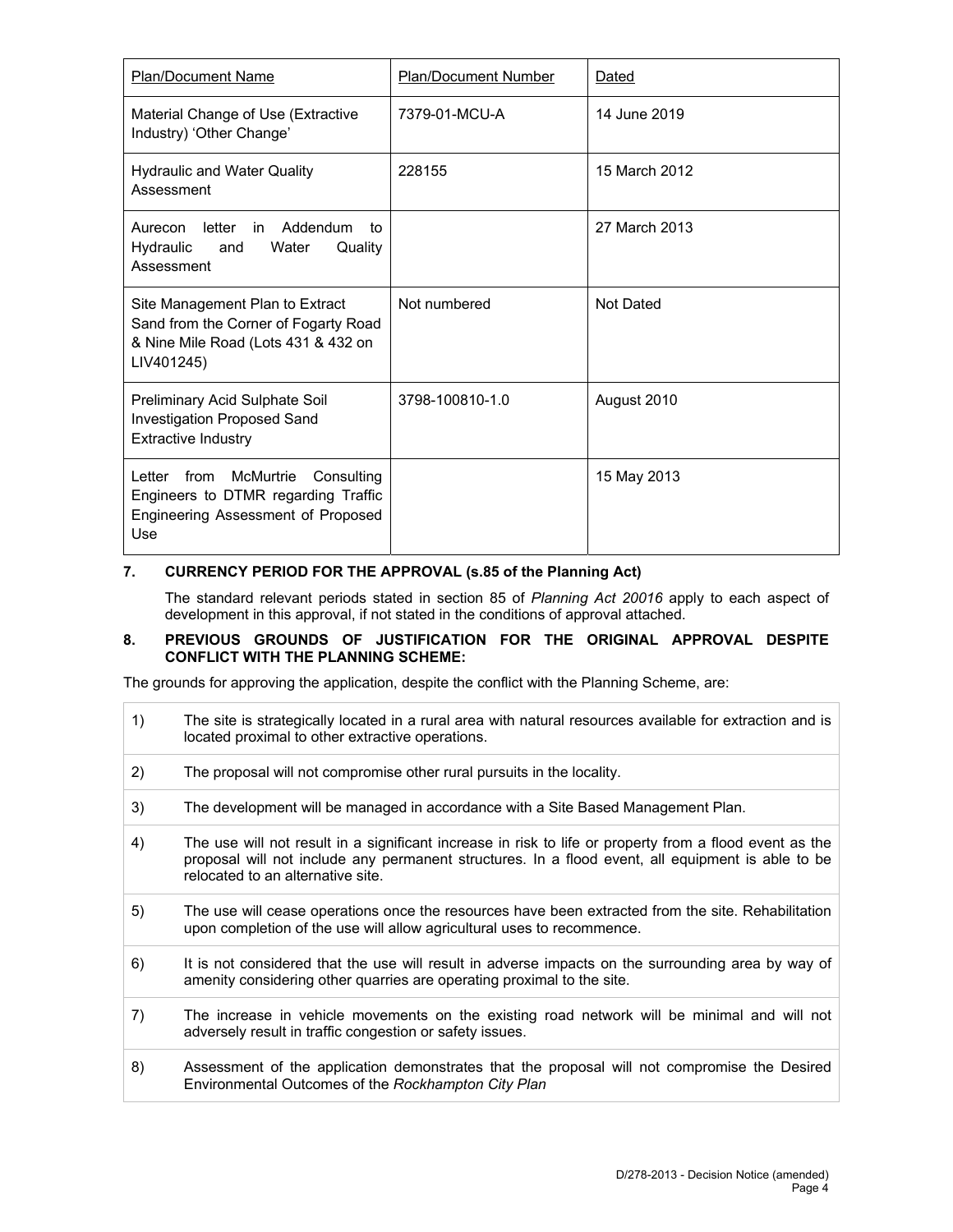- 9) Assessment of the development against the relevant Planning Scheme Codes demonstrates that the proposed development will not cause significant adverse impacts on the surrounding natural environment, built environment, infrastructure, community facilities or local character and amenity.
- 10) The proposed development does not compromise relevant State Planning Policies.

# **9. STATEMENT OF REASONS FOR THE 'OTHER CHANGE':**

| Description of the<br>development      | The proposed development is for an 'Other Change' to Development Permit<br>D/278-2013 for a Material Change of Use for an Extractive Industry.                                                                                                                                                                                                                      |  |  |
|----------------------------------------|---------------------------------------------------------------------------------------------------------------------------------------------------------------------------------------------------------------------------------------------------------------------------------------------------------------------------------------------------------------------|--|--|
| <b>Reasons for Decision</b>            | The proposed change is merely an extension of the extractive use area<br>a)<br>and will not result in any additional environmental and traffic impacts;                                                                                                                                                                                                             |  |  |
|                                        | b)<br>The proposed use does not compromise the strategic framework in the<br>Rockhampton Region Planning Scheme 2015;                                                                                                                                                                                                                                               |  |  |
|                                        | Assessment of the development against the relevant zone purpose,<br>C)<br>planning scheme codes and planning scheme policies demonstrates that<br>the proposed development will not cause significant adverse impacts on<br>the surrounding natural environment, built environment and infrastructure,<br>community facilities, or local character and amenity; and |  |  |
|                                        | The proposed development does not compromise the relevant State<br>d)<br>Planning Policy.                                                                                                                                                                                                                                                                           |  |  |
| <b>Assessment</b><br><b>Benchmarks</b> | The proposed development was assessed against the following assessment<br>benchmarks:                                                                                                                                                                                                                                                                               |  |  |
|                                        | Rural Zone Code;<br>$\bullet$                                                                                                                                                                                                                                                                                                                                       |  |  |
|                                        | Biodiversity Overlay Code; and<br>$\bullet$                                                                                                                                                                                                                                                                                                                         |  |  |
|                                        | Flood Hazard Overlay Code.                                                                                                                                                                                                                                                                                                                                          |  |  |
| <b>Relevant Matters</b>                | The proposed development was assessed against the following relevant<br>matters:                                                                                                                                                                                                                                                                                    |  |  |
|                                        | The existing approval D/278-2013.<br>$\bullet$                                                                                                                                                                                                                                                                                                                      |  |  |
| <b>Matters prescribed by</b>           | The State Planning Policy - Part E;<br>$\bullet$                                                                                                                                                                                                                                                                                                                    |  |  |
| regulation                             | The Central Queensland Regional Plan;<br>$\bullet$                                                                                                                                                                                                                                                                                                                  |  |  |
|                                        | The Rockhampton Region Planning Scheme 2015;<br>$\bullet$                                                                                                                                                                                                                                                                                                           |  |  |
|                                        | Surrounding use of adjacent premises in terms of commensurate and<br>$\bullet$<br>consistent development form; and                                                                                                                                                                                                                                                  |  |  |
|                                        | The common material, being the material submitted with the<br>application.                                                                                                                                                                                                                                                                                          |  |  |

# **10. RIGHTS OF APPEAL**

The rights of an applicant to appeal to a tribunal or the Planning and Environment Court against a decision about a development application are set out in chapter 6, part 1 of the *Planning Act 2016*. For particular applications, there may also be a right to make an application for a declaration by a tribunal (see chapter 6, part 2 of the *Planning Act 2016).*

# *Appeal by an applicant*

An applicant for a development application may appeal to the Planning and Environment Court against the following:

- the refusal of all or part of the development application
- a provision of the development approval
- the decision to give a preliminary approval when a development permit was applied for
- a deemed refusal of the development application.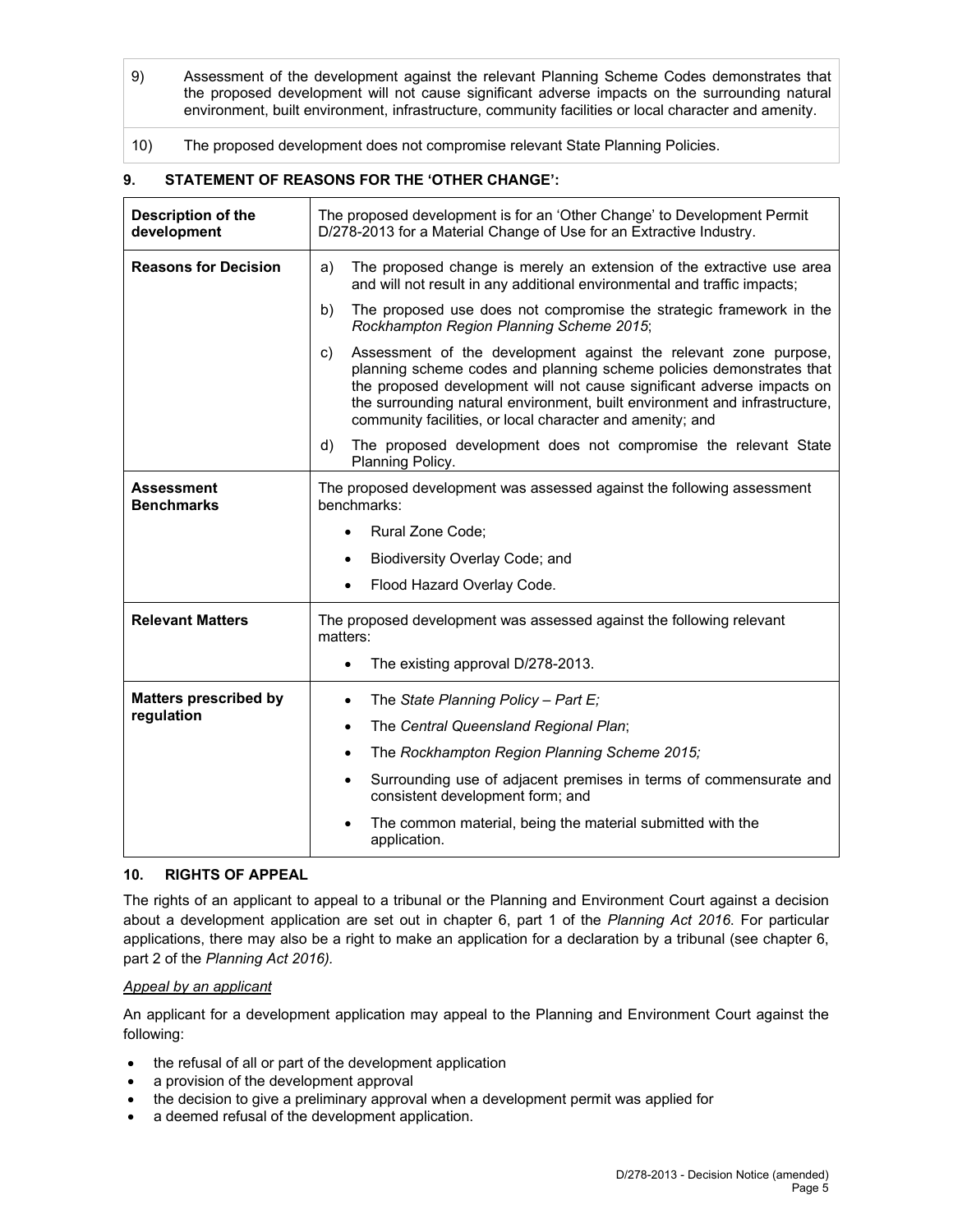An applicant may also have a right to appeal to the Development tribunal. For more information, see schedule 1 of the *Planning Act 2016*.

The timeframes for starting an appeal in the Planning and Environment Court are set out in section 229 of the *Planning Act 2016*.

**Attachment 2** is an extract from the *Planning Act 2016* that sets down the applicant's appeal rights and the appeal rights of a submitter.

#### **11. WHEN THE DEVELOPMENT APPROVAL TAKES EFFECT**

This development approval takes effect:

From the time the decision notice is given – if there is no submitter and the applicant does not appeal the decision to the court.

Or

When the submitter's appeal period ends  $-$  if there is a submitter and the applicant does not appeal the decision to the court.

Or

- Subject to the decision of the court, when the appeal is finally decided – if an appeal is made to the court.

#### **12. ORIGINAL DECISION ASSESSMENT MANAGER**

Name: **Bob Holmes GENERAL MANAGER REGIONAL SERVICES**  Date: 5 February 2014

#### **13. ASSESSMENT MANAGER**

| Name: | Amanda O'Mara                 | Signature: | Date: 26 November 2019 |
|-------|-------------------------------|------------|------------------------|
|       | <b>ACTING COORDINATOR</b>     | A O'Mara   |                        |
|       | <b>DEVELOPMENT ASSESSMENT</b> |            |                        |

C/C Department of State Development, Manufacturing, Infrastructure and Planning - RockhamptonSARA@dsdmip.qld.gov.au

#### **Attachment 1 – Conditions of the approval**

*Part 1* **–** *Conditions imposed by the assessment manager [Note: where a condition is imposed about infrastructure under Chapter 4 of the Planning Act 2016, the relevant provision of the Act under which this condition was imposed must be specified.]*

#### *Part 2 – Conditions required by the referral agency response*

#### **Attachment 2—Extract on appeal rights**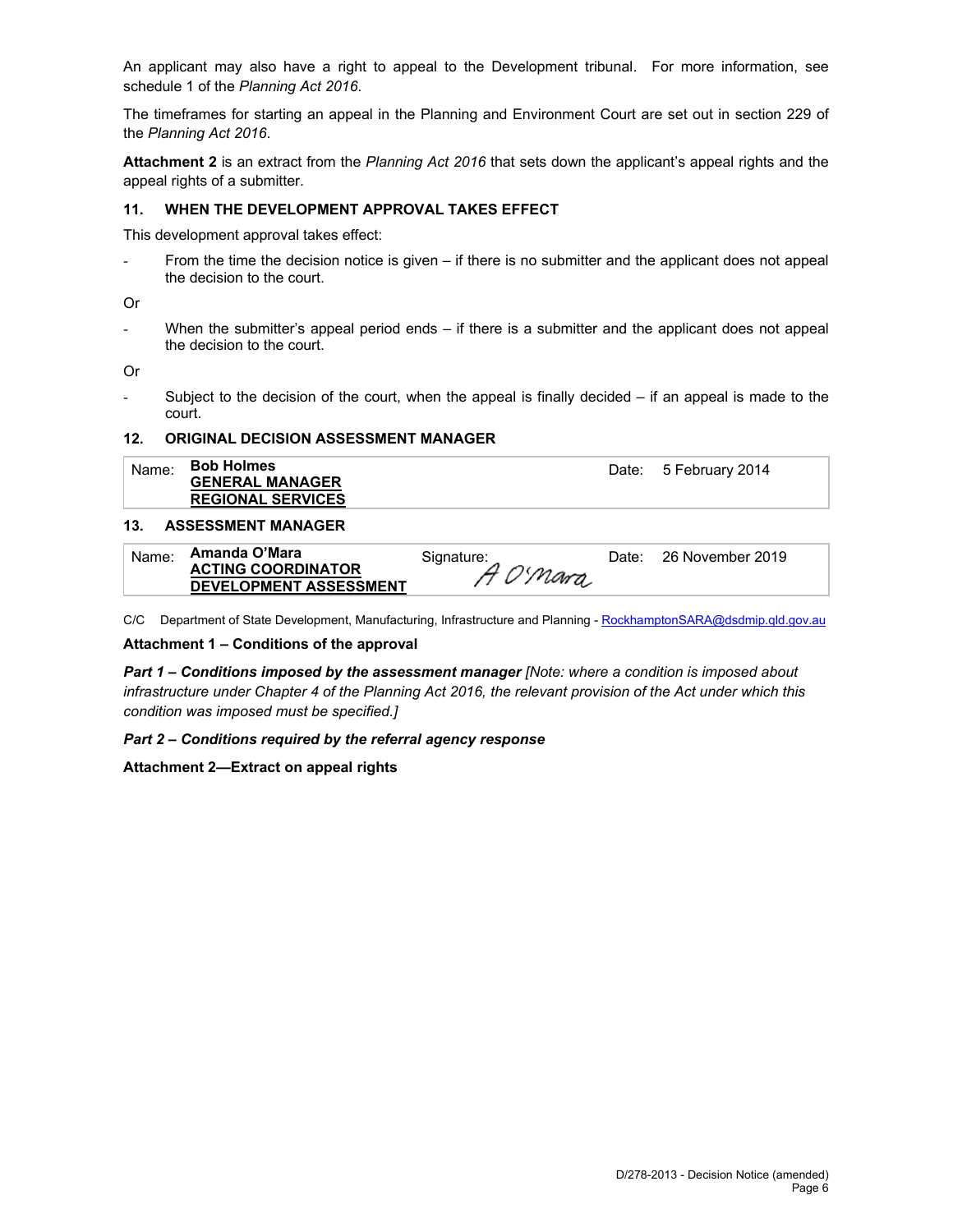

# **Attachment 1 – Part 1 Rockhampton Regional Council Conditions**

*Planning Act 2016* 

# 1.0 ADMINISTRATION

- 1.1 The Developer is responsible for ensuring compliance with this approval and the Conditions of the approval by an employee, agent, contractor or invitee of the Developer.
- 1.2 Where these Conditions refer to "Council" in relation to requiring Council to approve or to be satisfied as to any matter, or conferring on the Council a function, power or discretion, that role of the Council may be fulfilled in whole or in part by a delegate appointed for that purpose by the Council.
- 1.3 All conditions of this approval must be undertaken and completed to the satisfaction of Council, at no cost to Council.
- 1.4 All conditions, works, or requirements of this approval must be undertaken and completed prior to the commencement of the use, unless otherwise stated.
- 1.5 Where applicable, infrastructure requirements of this approval must be contributed to the relevant authorities, at no cost to Council prior to the commencement of the use, unless otherwise stated.
- 1.6 The following further Development Permits must be obtained prior to the commencement of any works associated with their purposes:
	- 1.6.1 Operational Works:
		- (i) Road Works;
		- (ii) Access Works;
		- (iii) Stormwater Works; and
		- (iv) Site Works;
	- 1.6.2 Plumbing and Drainage Works.
- 1.7 All Development Permits for Operational Works and Plumbing and Drainage Works must be obtained prior to the issue of a Development Permit for Building Works.
- 1.8 Unless otherwise stated, all works must be designed, constructed and maintained in accordance with the relevant Council policies, guidelines and standards.
- 1.9 All engineering drawings/specifications, design and construction works must comply with the requirements of the relevant *Australian Standards* and must be approved, supervised and certified by a Registered Professional Engineer of Queensland.
- 1.10 Lot 257 on LN882, Lot 428 on LIV401245, Lot 431 on LIV401245, Lot 432 on LIV401245 must be amalgamated and registered as one title prior to the commencement of the use.

# 2.0 APPROVED PLANS AND DOCUMENTS

2.1 The approved development must be completed and maintained generally in accordance with the approved plans and documents, except where amended by the conditions of this permit:

| <b>Plan/Document Name</b>                   | <b>Plan/Document Number</b> | Dated             |
|---------------------------------------------|-----------------------------|-------------------|
| <b>Proposed Site Development</b><br>Layout  | WD1057.1 Rev C.             | 14 September 2011 |
| <b>Location of Proposed Project</b><br>Area | 6208-06 Rev B               | 18 November 2011  |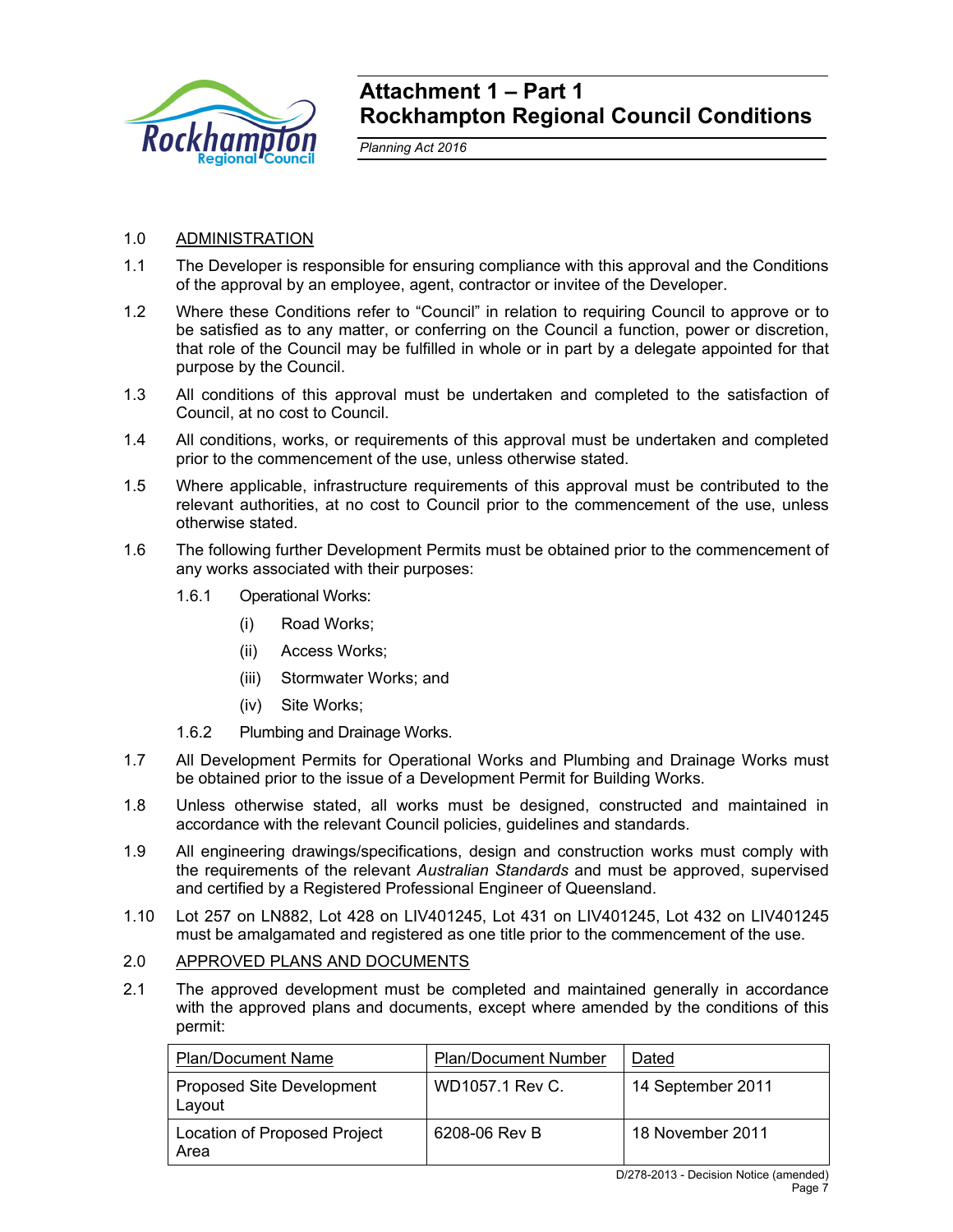| <b>Plan/Document Name</b>                                                                                                    | <b>Plan/Document Number</b> | Dated            |
|------------------------------------------------------------------------------------------------------------------------------|-----------------------------|------------------|
| Material Change of Use<br>(Extractive Industry) 'Other<br>Change'                                                            | 7379-01-MCU-A               | 14 June 2019     |
| <b>Hydraulic and Water Quality</b><br>Assessment                                                                             | 228155                      | 15 March 2012    |
| Aurecon letter in Addendum to<br>Hydraulic and Water Quality<br>Assessment                                                   |                             | 27 March 2013    |
| Site Management Plan to Extract<br>Sand from the Corner of Fogarty<br>Road & Nine Mile Road (Lots 431<br>& 432 on LIV401245) | Not numbered                | <b>Not Dated</b> |
| <b>Preliminary Acid Sulphate Soil</b><br><b>Investigation Proposed Sand</b><br><b>Extractive Industry</b>                    | 3798-100810-1.0             | August 2010      |
| Letter from McMurtrie Consulting<br>Engineers to DTMR regarding<br>Traffic Engineering Assessment<br>of Proposed Use         |                             | 15 May 2013      |

- 2.2 Where there is any conflict between the conditions of this approval and the details shown on the approved plans and documents, the conditions of approval must prevail.
- 2.3 Where conditions require the above plans or documents to be amended, the revised document(s) must be submitted for endorsement by Council prior to the submission of a Development Application for Operational Works.

# 3.0 STAGED DEVELOPMENT

- 3.1 Deleted.
- 3.2 Deleted.
- 3.3 Deleted.
- 4.0 ROAD WORKS
- 4.1 A Development Permit for Operational Works (road works) must be obtained prior to the commencement of any road works on the site.
- 4.2 All works must be designed and constructed in accordance with the approved plans (refer to condition 2.1), *Capricorn Municipal Development Guidelines*, relevant *Australian Standards* and the provisions of a Development Permit for Operational Works (road works).
- 4.3 The existing intersection of Fogarty Road and Nine Mile Road must be upgraded to incorporate, as a minimum, a Basic Left Turn on a Rural Road with adequate turning radius. The intersection must comply with the *Road Planning and Design Manual Figure 13.79*, and the *Guide to Traffic Engineering Practice.*

Alternatively, the Development may enter into an Infrastructure Agreement with Council to pay half the cost of the intersection works for Fogarty Road and Nine Mile Road, Fairy Bower. The agreement must be prepared and finalised by Council's solicitors at no cost to Council (including the payment of any State tax) and must be executed by the Developer. The agreed repayment date must be negotiated between Council and the Developer as part of the Infrastructure Agreement process.

4.4 A road maintenance agreement must be entered into with the Rockhampton Regional Council. The agreement must provide for payments, from the start of the operations, on a six monthly basis, for the duration of this activity calculated by the owner/operator of the development, based on audited returns of the tonnage transported per period. The calculation, is based on this clause: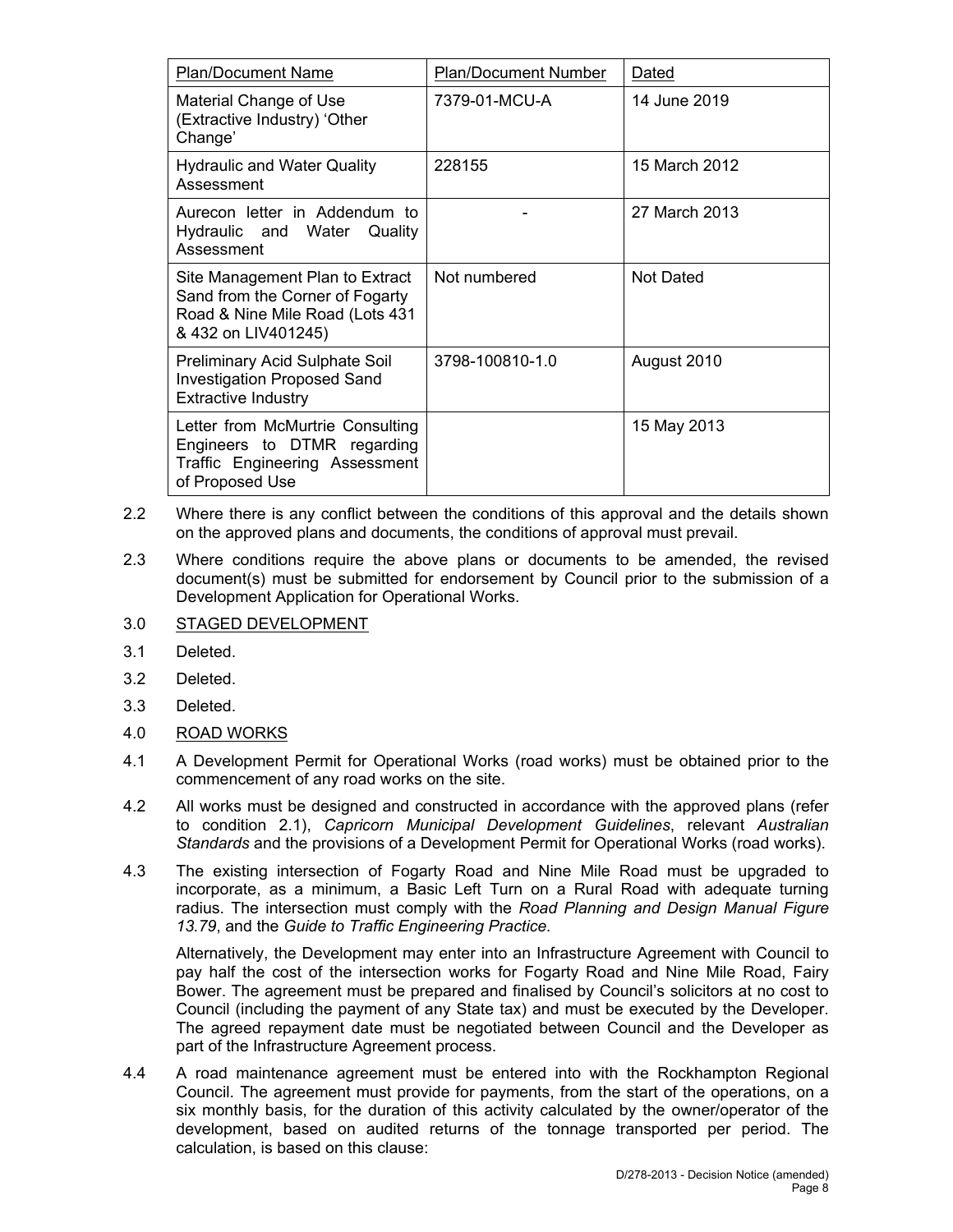"A maintenance levy must be paid on a six monthly basis on the following calculation. The amount shown below dates to March 2013 values and will be calculated in future years adjusted each year by the Current Price Index (All Groups Brisbane)."

| Tonnage (in 6 month period) | Rate               |
|-----------------------------|--------------------|
| 0-250,000 tonnes            | \$0.4153 per tonne |

# 5.0 ACCESS WORKS

- 5.1 A Development Permit for Operational Works (access works) must be obtained prior to the commencement of any access works on the site.
- 5.2 All works must be designed and constructed in accordance with the approved plans (refer to condition 2.1), *Capricorn Municipal Development Guidelines*, *Australian Standard AS2890 "Parking Facilities"* and the provisions of a Development Permit for Operational Works (access).
- 5.3 A rural access must be provided to the development in accordance with the *Capricorn Municipal Development Guidelines*.

# 6.0 STORMWATER WORKS

- 6.1 A Development Permit for Operational Works (stormwater works) must be obtained prior to the commencement of any drainage works on the site.
- 6.2 All stormwater drainage must be in accordance with the requirements of the *Queensland Urban Drainage Manual* and the *Capricorn Municipal Development Guidelines*.
- 6.3 All stormwater drainage must be discharged such that it does not restrict, impair or change the natural flow of runoff water or cause a nuisance to adjoining properties or infrastructure.
- 6.4 A detailed Stormwater Treatment Strategy must be prepared in accordance with the Hydraulic and Water Quality Assessment (refer to condition 2.1) and submitted as part of the application for a Development Permit for Operational Works (stormwater).

# 7.0 SITE WORKS

- 7.1 A Development Permit for Operational Works (site works) must be obtained prior to the commencement of any site works.
- 7.2 Any application for a Development Permit for Operational Works (site works) must be accompanied by an earthworks' plan which clearly identifies the following:
	- 7.2.1 the location of cut and/or fill:
	- 7.2.2 the type of fill to be used and the manner in which it is to be compacted;
	- 7.2.3 the quantum of fill to be deposited or removed and finished cut and/or fill levels;
	- 7.2.4 details of any proposed access routes to the site which are intended to be used to transport fill to or from the site; and
	- 7.2.5 the maintenance of access roads to and from the site so that they are free of all cut and/or fill material and cleaned as necessary.
- 7.3 As recommended in the report titled Preliminary Acid Sulphate Soil Investigation (refer to Condition 2.1), further testing for acid sulphate soils must be completed in accordance with the *State Planning Policy 2/02 – Planning and Managing Development Involving Acid Sulphate Soils,* the *Guidelines for Sampling and Analysis of Lowland Acid Sulphate Soils in Queensland 1998* and *Queensland Acid Sulphate Soil Technical Manual – Soil Management Guidelines*. The results of this further testing must be submitted to Council as part of any application for a Development Permit for Operational Works (site works).
- 7.4 Groundwater extraction activities (including drainage, pumping or other activity that removes groundwater) carried out in association with excavation activities require a groundwater investigation in accordance with Section 7 of the *State Planning Policy 2/02*  Planning and Managing Development Involving Acid Sulphate Soils. The results of this investigation are to be submitted as part of any application for a Development Permit for Operational Works (site works).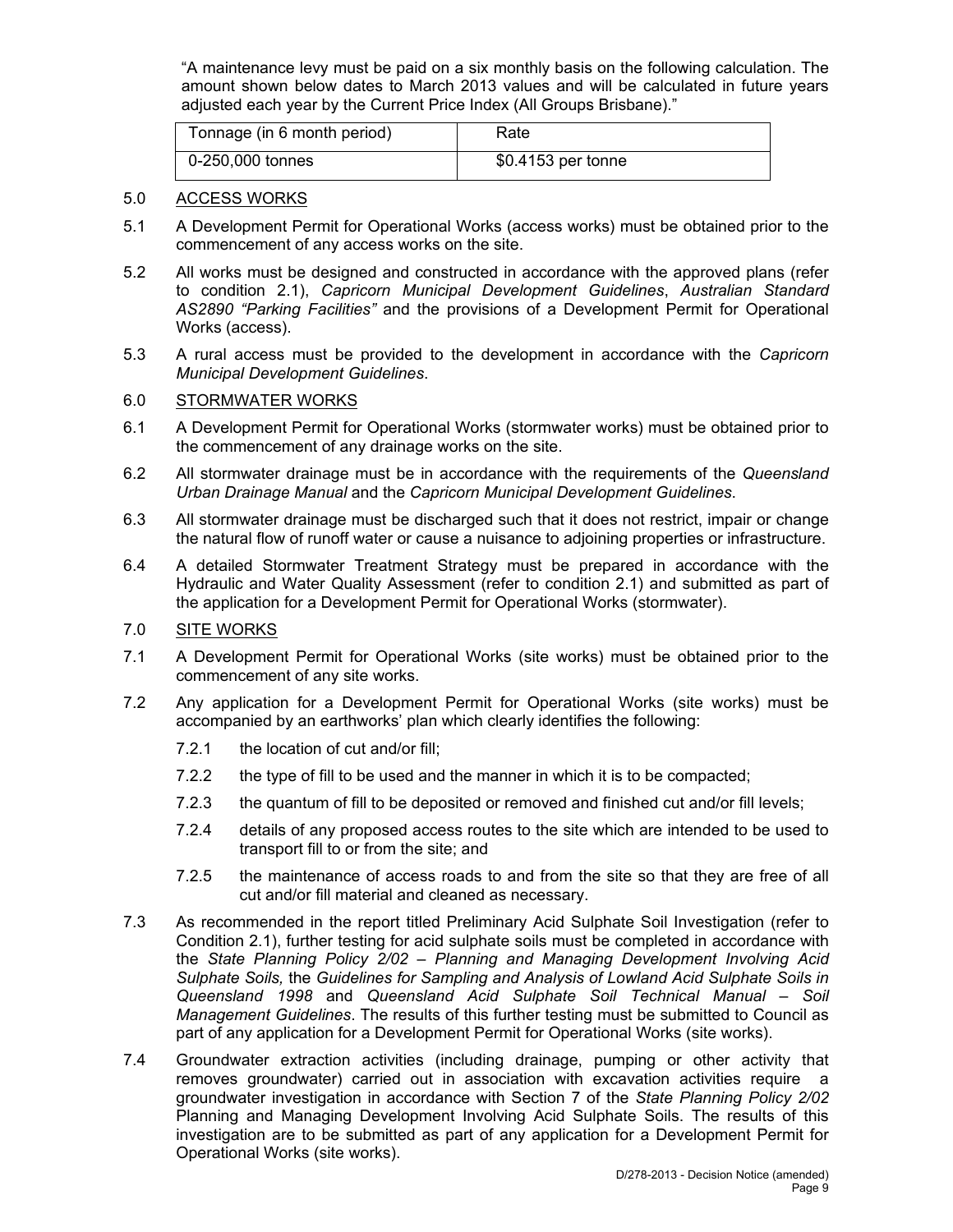- 7.5 Sampling associated with the acid sulfate soils investigation should follow the *Guidelines for Sampling and Analysis of Lowland Acid Sulphate Soils in Queensland (Ahern et al 1998)*. Laboratory analysis associated with the acid sulphate soils investigation should follow the *Laboratory Methods Guidelines of the Queensland Acid Sulphate Soil Technical Manual*.
- 7.6 If Acid Sulphate Soils are found to be present an appropriate management plan must be submitted to Council for approval along with any application for a Development Permit for Operational Works (site works).
- 7.7 Site works must be constructed such that they do not, at any time, in any way restrict, impair or change the natural flow of runoff water, or cause a nuisance or worsening to adjoining properties or infrastructure.
- 7.8 Any vegetation cleared or removed must be:
	- (i) mulched on-site and utilised on-site for landscaping purposes, in accordance with the landscaping plan approved by Council; or
	- (ii) removed for disposal at a location approved by Council;

within sixty (60) days of clearing. Any vegetation removed must not be burnt.

- 7.9 All site works must be undertaken to ensure that there is:
	- 7.9.1 no increase in upstream or downstream flood levels for all levels of immunity up to Q100;
	- 7.9.2 no increase in velocity profiles, for which no remedy exists to prevent erosion and/or scouring. In the event that modelling shows non-compliance with the above, works must be undertaken within the system to satisfy the above criteria for development; and
- 7.10 No bund walls are to be constructed around the perimeter of the site.

# 8.0 ASSET MANAGEMENT

- 8.1 Any alteration necessary to electricity, telephone, water mains, sewerage mains, and/or public utility installations resulting from the development or in connection with the development, must be at full cost to the Developer.
- 8.2 Any damage to existing kerb and channel, pathway or roadway (including removal of concrete slurry from public land, pathway, roads, kerb and channel and stormwater gullies and drainage lines) which may occur during any works carried out in association with the approved development must be repaired. This must include the reinstatement of the existing traffic signs and pavement markings which may have been removed.
- 8.3 As constructed' information pertaining to assets to be handed over to Council and those which may have an impact on Council's existing and future assets must be provided prior to the commencement of the use. This information must be provided in accordance with the Manual for Submission of Digital As Constructed Information.
- 9.0 ENVIRONMENTAL
- 9.1 Any application for a Development Permit for Operational Works must be accompanied by a detailed Erosion and Sedimentation Control Plan as detailed in the Site Management Plan To Extract Sand From The Corner of Fogarty Road and Nine Mile Road (Lots 431 and 432 on LIV401245) prepared by Hardcore Performance Pty Ltd.
- 9.2 The Erosion and Sedimentation Control Plan must be implemented and maintained on-site for the duration of the works, and until all exposed soil areas are permanently stabilised (for example, turfed, hydromulched, concreted, landscaped). The prepared Erosion and Sedimentation Control Management Plan must be available on-site for inspection by Council Officers during those works.
- 9.3 Noise emitted from the activity must not cause an environmental nuisance.
- 9.4 Operations on the site must have no significant impact on the amenity of adjoining premises or the surrounding area due to the emission of light, noise or dust.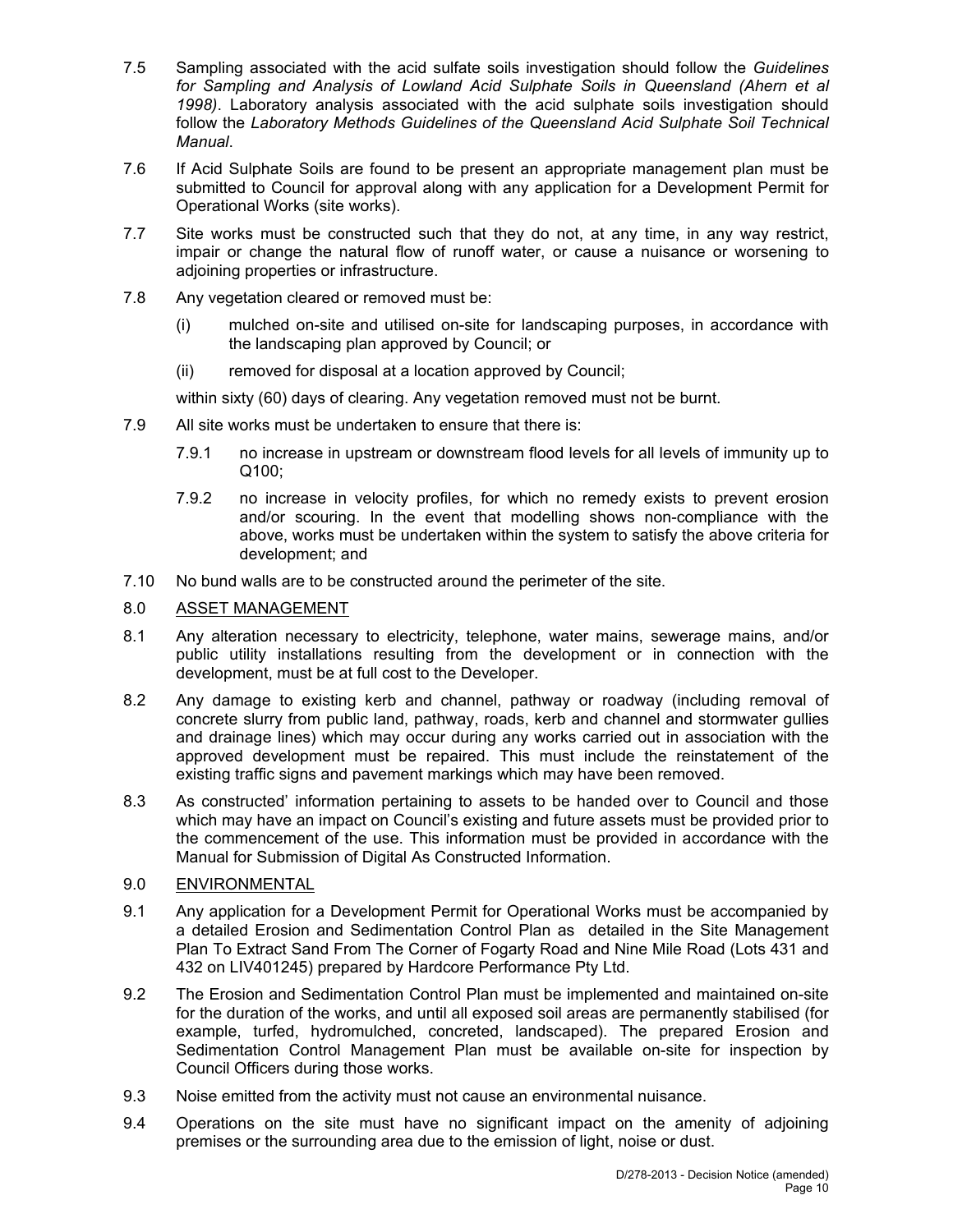9.5 When requested by Council, nuisance monitoring must be undertaken and recorded within three (3) months, to investigate any genuine complaint of nuisance caused by noise, light or dust. An analysis of the monitoring data and a report, including nuisance mitigation measures, must be provided to Council within fourteen (14) days of the completion of the investigation.

# 10.0 OPERATING PROCEDURES

- 10.1 All construction materials, waste, waste skips, machinery and contractors' vehicles must be located and stored or parked within the site. No storage of materials, parking of construction machinery or contractors' vehicles will be permitted in Fogarty Road or Nine Mile Road.
- 10.2 This approval is for the extraction and transportation of sand from the subject premises which must be undertaken in accordance with the endorsed plans (refer to condition 2.1) and at an extraction rate of no more than 250,000 tonnes per annum.
- 10.3 The hours of operations must be limited to:
	- (i) 0600 hours to 1800 hours on Monday to Saturday; and
	- (ii) no operations on Sunday or Public Holidays
- 10.4 A detailed record of the extraction, including date, quantity extracted and transported from site must be maintained on site for inspection by Council.
- 10.5 There must be no servicing or maintenance of vehicles on the site.
- 10.6 Excavation and filling must be located sufficiently clear of the boundary so that there is no damage to adjoining properties or road reserves due to the effects of erosion.
- 10.7 Dust suppression:
	- (i) Measures must be implemented to suppress dust during the operation. There must be no visible dust emissions onto any adjoining properties during excavation, processing loading or transport of the material. All haulage trucks associated with the transportation of material extracted by this operation must have their loads covered by dust-proof material, to prevent sand and dust loss during transportation.
	- (ii) If any dust creates a nuisance to neighbouring properties, all activities must cease until corrective measures have been implemented to Council's satisfaction.
- 10.8 No contaminated water must be directly or indirectly released from the premises on to the ground, into groundwater or natural run-off systems.
- 10.9 Cleaning of plant and trucks must be carried out in area where contaminants cannot be released into the environment.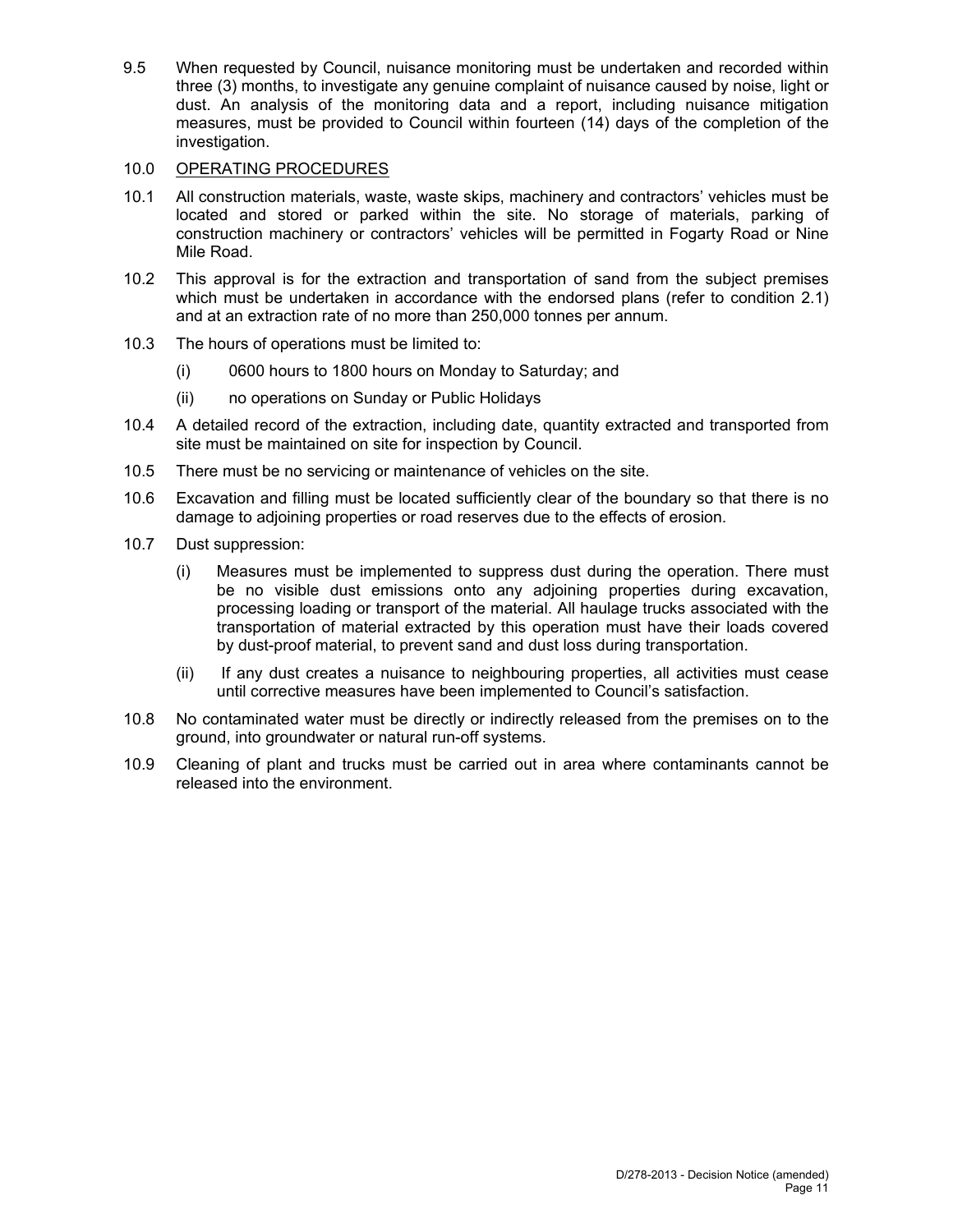

# **Attachment 2 - Appeal Rights**

*PLANNING ACT 2016*

The following is an extract from the *Planning Act 2016 (Chapter 6)*

# *Appeal rights*

#### *229 Appeals to tribunal or P&E Court*

- (1) Schedule 1 states—
	- (a) matters that may be appealed to— (i) either a tribunal or the P&E Court; or (ii) only a tribunal; or
		- (iii) only the P&E Court; and
	- (b) the person—
		- (i) who may appeal a matter (the **appellant**); and
		- (ii) who is a respondent in an appeal of the matter; and
		- (iii) who is a co-respondent in an appeal of the matter; and
		- (iv) who may elect to be a co-respondent in an appeal of the matter.
- (2) An appellant may start an appeal within the appeal period.
- (3) The **appeal period** is—
	- (a) for an appeal by a building advisory agency—10 business days after a decision notice for the decision is given to the agency or
	- (b) for an appeal against a deemed refusal—at any time after the deemed refusal happens; or
	- (c) for an appeal against a decision of the Minister, under chapter 7, part 4, to register premises or to renew the registration of premises—20 business days after a notice is published under section 269(3)(a) or (4); or
	- (d) for an appeal against an infrastructure charges notice— 20 business days after the infrastructure charges notice is given to the person; or
	- (e) for an appeal about a deemed approval of a development application for which a decision notice has not been given—30 business days after the applicant gives the deemed approval notice to the assessment manager; or
	- (f) for any other appeal—20 business days after a notice of the decision for the matter, including an enforcement notice, is given to the person.
	- Note—

See the P&E Court Act for the court's power to extend the appeal period.

- (4) Each respondent and co-respondent for an appeal may be heard in the appeal.
- (5) If an appeal is only about a referral agency's response, the assessment manager may apply to the tribunal or P&E Court to withdraw from the appeal.
- (6) To remove any doubt, it is declared that an appeal against an infrastructure charges notice must not be about—
	- (a) the adopted charge itself; or
	- (b) for a decision about an offset or refund—
		- (i) the establishment cost of trunk infrastructure identified in a LGIP; or
	- (ii) the cost of infrastructure decided using the method included in the local government's charges resolution.

#### **230 Notice of appeal**

- (1) An appellant starts an appeal by lodging, with the registrar of the tribunal or P&E Court, a notice of appeal that— (a) is in the approved form; and
	- (b) succinctly states the grounds of the appeal.
- (2) The notice of appeal must be accompanied by the required fee.
- (3) The appellant or, for an appeal to a tribunal, the registrar must, within the service period, give a copy of the notice of appeal to—
- (a) the respondent for the appeal; and
- (b) each co-respondent for the appeal; and
- (c) for an appeal about a development application under schedule 1, table 1, item 1—each principal submitter for the development application; and
- (d) for an appeal about a change application under schedule 1, table 1, item 2—each principal submitter for the change application; and
- (e) each person who may elect to become a co-respondent for the appeal, other than an eligible submitter who is not a principal submitter in an appeal under paragraph (c) or (d); and
- (f) for an appeal to the P&E Court—the chief executive; and
- (g) for an appeal to a tribunal under another Act—any other person who the registrar considers appropriate.
- (4) The **service period** is—
	- (a) if a submitter or advice agency started the appeal in the P&E Court-2 business days after the appeal is started; or
	- (b) otherwise—10 business days after the appeal is started.
- (5) A notice of appeal given to a person who may elect to be a co-respondent must state the effect of subsection
- (6) A person elects to be a co-respondent by filing a notice of election, in the approved form, within 10 business days

after the notice of appeal is given to the person*.*

- **231 Other appeals**
- (1) Subject to this chapter, schedule 1 and the P&E Court Act, unless the Supreme Court decides a decision or other matter under this Act is affected by jurisdictional error, the decision or matter is non-appealable.
- (2) The Judicial Review Act 1991, part 5 applies to the decision or matter to the extent it is affected by jurisdictional error.
- (3) A person who, but for subsection (1) could have made an application under the Judicial Review Act 1991 in relation to the decision or matter, may apply under part 4 of that Act for a statement of reasons in relation to the decision or matter.
- (4) In this section— **decision** includes—
	- (a) conduct engaged in for the purpose of making a decision; and
	- (b) other conduct that relates to the making of a decision; and
	- (c) the making of a decision or the failure to make a decision; and
	- (d) a purported decision; and
	- (e) a deemed refusal.

**non-appealable**, for a decision or matter, means the decision or matter—

- (a) is final and conclusive; and
- (b) may not be challenged, appealed against, reviewed, quashed, set aside or called into question in any other way under the Judicial Review Act 1991 or otherwise, whether by the Supreme Court, another court, a tribunal or another entity; and
- (c) is not subject to any declaratory, injunctive or other order of the Supreme Court, another court, a tribunal or another entity on any ground.

#### **232 Rules of the P&E Court**

- (1) A person who is appealing to the P&E Court must comply with the rules of the court that apply to the appeal.
- (2) However, the P&E Court may hear and decide an appeal even if the person has not complied with rules of the P&E Court.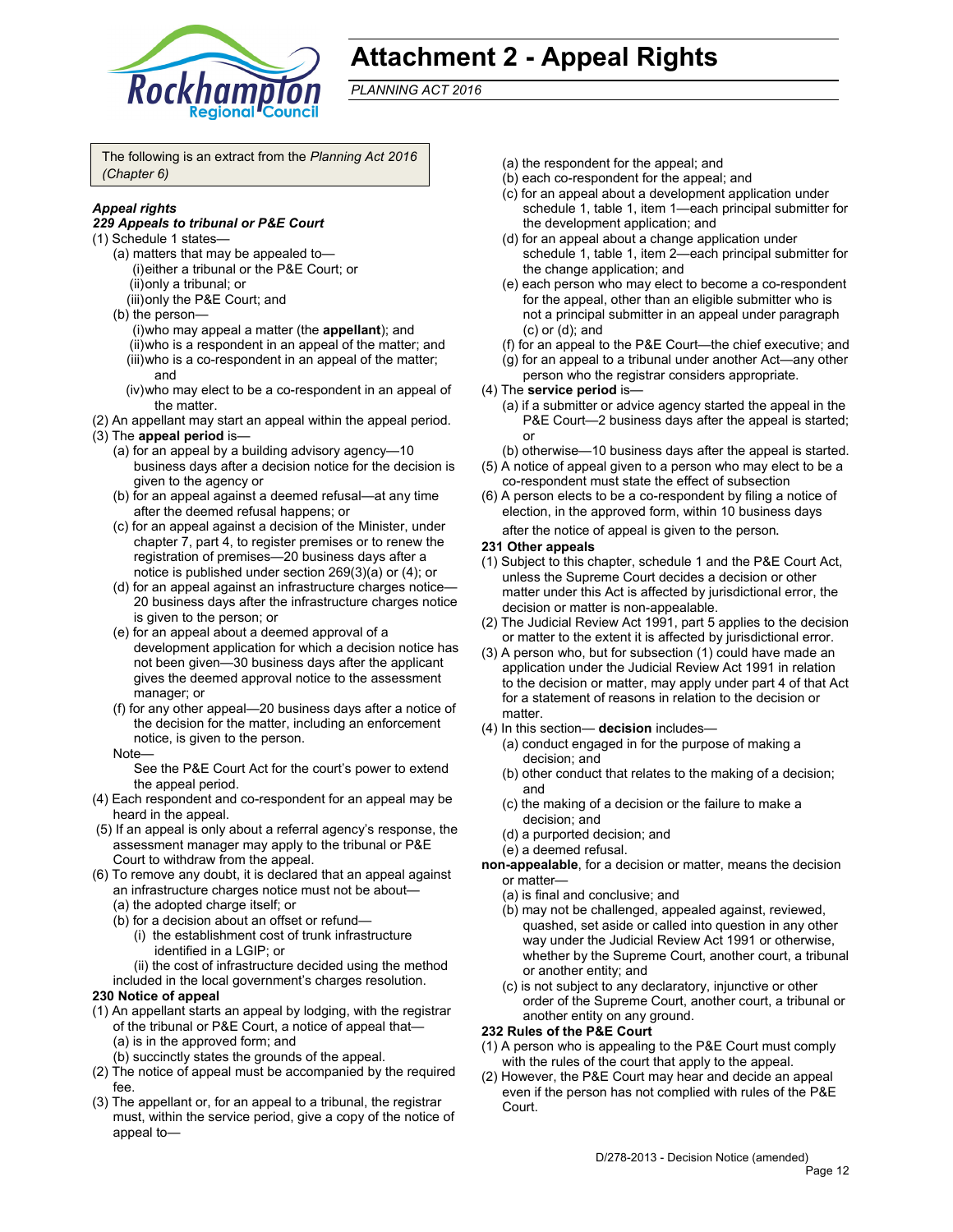

# **Appeal Rights**

*PLANNING ACT 2016*

# **Schedule 1**

# **Appeals section 229**

# **1 Appeal rights and parties to appeals**

(1) Table 1 states the matters that may be appealed to—(a) the P&E court; or (b) a tribunal.

- (2) However, table 1 applies to a tribunal only if the matter involves—
	- (a) the refusal, or deemed refusal of a development application, for—
	- (i) a material change of use for a classified building; or
	- (ii) operational work associated with building work, a retaining wall, or a tennis court; or
	- (b) a provision of a development approval for—
	- (i) a material change of use for a classified building; or
- (ii) operational work associated with building work, a retaining wall, or a tennis court; or
	- (c) if a development permit was applied for—the decision to give a preliminary approval for—
		- (i) a material change of use for a classified building; or
		- (ii) operational work associated with building work, a retaining wall, or a tennis court; or
	- (d) a development condition if—
		- (i) the development approval is only for a material change of use that involves the use of a building classified under the Building Code as a class 2 building; and
		- (ii) the building is, or is proposed to be, not more than 3 storeys; and
		- (iii) the proposed development is for not more than 60 sole-occupancy units; or
	- (e) a decision for, or a deemed refusal of, an extension application for a development approval that is only for a material change of use of a classified building; or
	- (f) a decision for, or a deemed refusal of, a change application for a development approval that is only for a material change of use of a classified building; or
	- (g) a matter under this Act, to the extent the matter relates to—
		- (i) the Building Act, other than a matter under that Act that may or must be decided by the Queensland Building and Construction Commission; or
		- (ii) the Plumbing and Drainage Act, part 4 or 5; or
	- (h) a decision to give an enforcement notice in relation to a matter under paragraphs (a) to (g); or
	- (i) a decision to give an infrastructure charges notice; or
	- (j) the refusal, or deemed refusal, of a conversion application; or
	- (k) a matter that, under another Act, may be appealed to the tribunal; or
	- (l) a matter prescribed by regulation.
- (3) Also, table 1 does not apply to a tribunal if the matter

involves—

- (a) for a matter in subsection  $(2)(a)$  to  $(d)$ 
	- (i) a development approval for which the development application required impact assessment; and
	- (ii) a development approval in relation to which the assessment manager received a properly made submission for the development application; or
- (b) a provision of a development approval about the identification or inclusion, under a variation approval, of a matter for the development.
- (4) Table 2 states the matters that may be appealed only to the P&E Court.
- (5) Table 3 states the matters that may be appealed only to the tribunal.
- (6) In each table—
	- (a) column 1 states the appellant in the appeal; and
	- (b) column 2 states the respondent in the appeal; and
	- (c) column 3 states the co-respondent (if any) in the appeal; and
	- (d) column 4 states the co-respondents by election (if any) in the appeal.
- (7) If the chief executive receives a notice of appeal under section 230(3)(f), the chief executive may elect to be a corespondent in the appeal.

| Table 1<br>Appeals to the P&E Court and, for certain matters, to a tribunal                                                                                                                                                                                                                                                                    |                           |                                         |                                                       |  |  |
|------------------------------------------------------------------------------------------------------------------------------------------------------------------------------------------------------------------------------------------------------------------------------------------------------------------------------------------------|---------------------------|-----------------------------------------|-------------------------------------------------------|--|--|
| 1. Development applications<br>An appeal may be made against-<br>(a) the refusal of all or part of the development application; or<br>(b) the deemed refusal of the development application; or<br>(c) a provision of the development approval; or<br>(d) if a development permit was applied for—the decision to give a preliminary approval. |                           |                                         |                                                       |  |  |
| Column <sub>1</sub>                                                                                                                                                                                                                                                                                                                            | Column 2                  | Column 3                                | Column 4                                              |  |  |
| Appellant                                                                                                                                                                                                                                                                                                                                      | Respondent                | Co-respondent                           | Co-respondent by election                             |  |  |
| $(if$ any)<br>$(f \text{ any})$                                                                                                                                                                                                                                                                                                                |                           |                                         |                                                       |  |  |
| The applicant                                                                                                                                                                                                                                                                                                                                  | The assessment<br>manager | If the appeal is about<br>a concurrence | 1 A concurrence agency that is<br>not a co-respondent |  |  |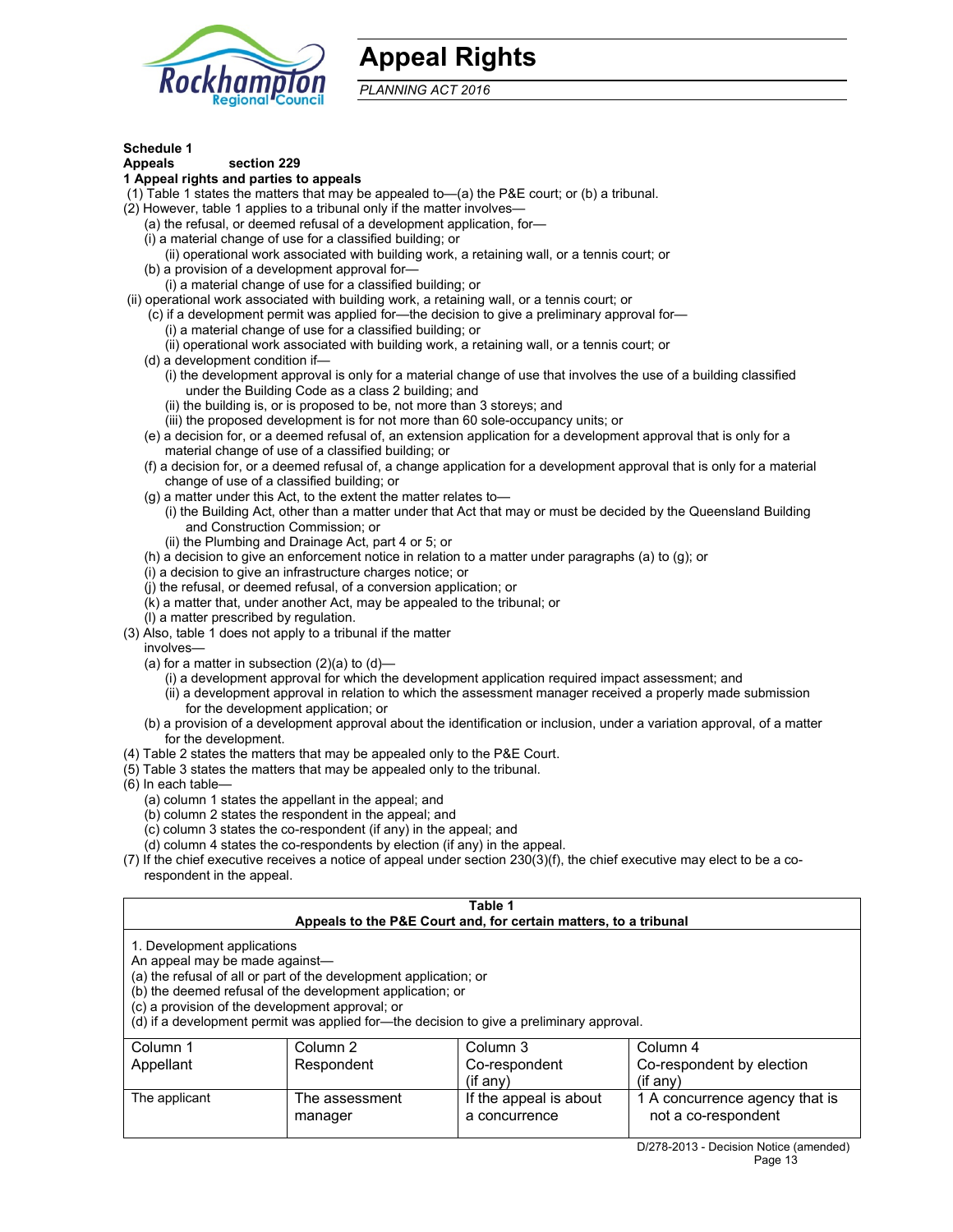| Table 1<br>Appeals to the P&E Court and, for certain matters, to a tribunal                                                                                                                                                                                                                                                                                                                                                                                                                                                                                                                                                                                                                                                                                                                                                                                        |                                                                                                                               |                                                                 |                                                                                                                                                                                                                                                                                                                                                 |  |  |
|--------------------------------------------------------------------------------------------------------------------------------------------------------------------------------------------------------------------------------------------------------------------------------------------------------------------------------------------------------------------------------------------------------------------------------------------------------------------------------------------------------------------------------------------------------------------------------------------------------------------------------------------------------------------------------------------------------------------------------------------------------------------------------------------------------------------------------------------------------------------|-------------------------------------------------------------------------------------------------------------------------------|-----------------------------------------------------------------|-------------------------------------------------------------------------------------------------------------------------------------------------------------------------------------------------------------------------------------------------------------------------------------------------------------------------------------------------|--|--|
|                                                                                                                                                                                                                                                                                                                                                                                                                                                                                                                                                                                                                                                                                                                                                                                                                                                                    |                                                                                                                               | agency's referral<br>response-the<br>concurrence agency         | 2 If a chosen Assessment<br>manager is the respondent-<br>the prescribed assessment<br>manager<br>3 Any eligible advice agency for<br>the application<br>4 Any eligible submitter for the<br>application                                                                                                                                        |  |  |
| 2. Change applications<br>An appeal may be made against-<br>(b) a deemed refusal of a change application.                                                                                                                                                                                                                                                                                                                                                                                                                                                                                                                                                                                                                                                                                                                                                          |                                                                                                                               |                                                                 | (a) a responsible entity's decision for a change application, other than a decision made by the P&E court; or                                                                                                                                                                                                                                   |  |  |
| Column 1<br>Appellant                                                                                                                                                                                                                                                                                                                                                                                                                                                                                                                                                                                                                                                                                                                                                                                                                                              | Column <sub>2</sub><br>Respondent                                                                                             | Column 3<br>Co-respondent<br>(if any)                           | Column 4<br>Co-respondent by election<br>(if any)                                                                                                                                                                                                                                                                                               |  |  |
| 1 The applicant<br>2 If the responsible<br>entity is the<br>assessment<br>manager-an<br>affected entity that<br>gave a pre-request<br>notice or response<br>notice                                                                                                                                                                                                                                                                                                                                                                                                                                                                                                                                                                                                                                                                                                 | The responsible<br>entity                                                                                                     | If an affected entity<br>starts the appeal-the<br>applicant     | 1 A concurrence agency for the<br>development application<br>2 If a chosen assessment<br>manager is the respondent-<br>the prescribed assessment<br>manager<br>3 A private certifier for the<br>development application<br>4 Any eligible advice agency for<br>the change application<br>5 Any eligible submitter for the<br>change application |  |  |
| 3. Extension applications<br>An appeal may be made against-                                                                                                                                                                                                                                                                                                                                                                                                                                                                                                                                                                                                                                                                                                                                                                                                        | (a) the assessment manager's decision about an extension application; or<br>(b) a deemed refusal of an extension application. |                                                                 |                                                                                                                                                                                                                                                                                                                                                 |  |  |
| Column 1<br>Appellant                                                                                                                                                                                                                                                                                                                                                                                                                                                                                                                                                                                                                                                                                                                                                                                                                                              | Column <sub>2</sub><br>Respondent                                                                                             | Column <sub>3</sub><br>Co-respondent<br>(if any)                | Column 4<br>Co-respondent by election<br>(if any)                                                                                                                                                                                                                                                                                               |  |  |
| 1 The applicant<br>$\overline{2}$<br>For a matter other<br>than a deemed<br>refusal of an<br>extension<br>application $-$ a<br>concurrence<br>agency, other than<br>the chief executive,<br>for the application                                                                                                                                                                                                                                                                                                                                                                                                                                                                                                                                                                                                                                                    | The assessment<br>manager                                                                                                     | If a concurrence<br>agency starts the<br>appeal - the applicant | If a chosen assessment<br>manager is the respondent – the<br>prescribed assessment manager                                                                                                                                                                                                                                                      |  |  |
| 4. Infrastructure charges notices<br>An appeal may be made against an infrastructure charges notice on 1 or more of the following grounds<br>a) The notice involved an error relating to -<br>(i) The application of the relevant adopted charge; or<br>Examples of errors in applying an adopted charge -<br>The incorrect application of gross floor area for a non-residential development<br>Applying an incorrect 'use category', under a regulation, to the development<br>The working out of extra demands, for section 120; or<br>(i)<br>An offset or refund; or<br>(ii)<br>b) The was no decision about an offset or refund; or<br>c) If the infrastructure charges notice states a refund will be given - the timing for giving the refund; or<br>d) The amount of the charge is so unreasonable that no reasonable relevant local government could have |                                                                                                                               |                                                                 |                                                                                                                                                                                                                                                                                                                                                 |  |  |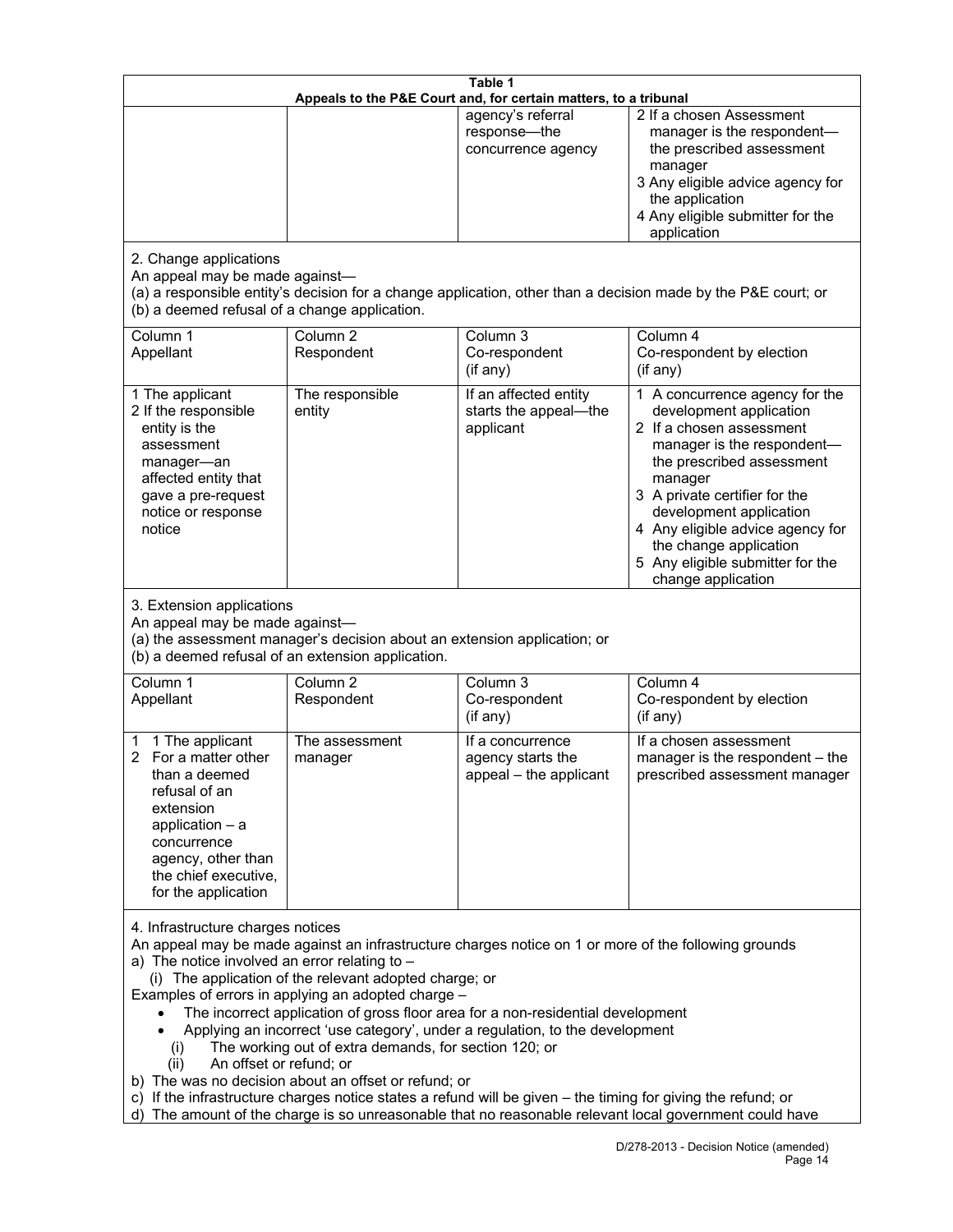| Table 1<br>Appeals to the P&E Court and, for certain matters, to a tribunal                                                                                          |                                                                         |                                                  |                                                                                                                                                                            |  |
|----------------------------------------------------------------------------------------------------------------------------------------------------------------------|-------------------------------------------------------------------------|--------------------------------------------------|----------------------------------------------------------------------------------------------------------------------------------------------------------------------------|--|
| imposed the amount.                                                                                                                                                  |                                                                         |                                                  |                                                                                                                                                                            |  |
|                                                                                                                                                                      |                                                                         |                                                  |                                                                                                                                                                            |  |
| Column 1                                                                                                                                                             | Column <sub>2</sub>                                                     | Column 3                                         | Column 4                                                                                                                                                                   |  |
| Appellant                                                                                                                                                            | Respondent                                                              | Co-respondent<br>(if any)                        | Co-respondent by election<br>(if any)                                                                                                                                      |  |
| The person given the                                                                                                                                                 | The local government                                                    |                                                  |                                                                                                                                                                            |  |
| Infrastructure charges                                                                                                                                               | that gave the                                                           |                                                  |                                                                                                                                                                            |  |
| notice                                                                                                                                                               | infrastructure charges<br>notice                                        |                                                  |                                                                                                                                                                            |  |
| 5. Conversion applications<br>An appeal may be made against-<br>(a) the refusal of a conversion application; or<br>(b) a deemed refusal of a conversion application. |                                                                         |                                                  |                                                                                                                                                                            |  |
| Column <sub>1</sub><br>Appellant                                                                                                                                     | Column <sub>2</sub><br>Respondent                                       | Column 3<br>Co-respondent<br>(if any)            | Column 4<br>Co-respondent by election<br>(if any)                                                                                                                          |  |
| The applicant                                                                                                                                                        | The local government<br>to which the conversion<br>application was made |                                                  | Ē,                                                                                                                                                                         |  |
| 6. Enforcement notices<br>An appeal may be made against the decision to give an enforcement notice.                                                                  |                                                                         |                                                  |                                                                                                                                                                            |  |
| Column <sub>1</sub><br>Appellant                                                                                                                                     | Column <sub>2</sub><br>Respondent                                       | Column <sub>3</sub><br>Co-respondent<br>(if any) | Column 4<br>Co-respondent by election<br>(if any)                                                                                                                          |  |
|                                                                                                                                                                      |                                                                         |                                                  |                                                                                                                                                                            |  |
| The person given the<br>enforcement notice                                                                                                                           | The enforcement<br>authority                                            |                                                  | If the enforcement authority is<br>not the local government for<br>the premises in relation to which<br>the offence is alleged to have<br>happened-the local<br>government |  |
| Table 2                                                                                                                                                              |                                                                         |                                                  |                                                                                                                                                                            |  |

| Table z<br>Appeals to the P&E Court only                                                                                                                                                                                                                                                                                                           |                                                                |                                                                                     |                                         |  |
|----------------------------------------------------------------------------------------------------------------------------------------------------------------------------------------------------------------------------------------------------------------------------------------------------------------------------------------------------|----------------------------------------------------------------|-------------------------------------------------------------------------------------|-----------------------------------------|--|
| 1. Appeals from tribunal<br>section 252, on the ground of-<br>(b) jurisdictional error.                                                                                                                                                                                                                                                            | (a) an error or mistake in law on the part of the tribunal; or | An appeal may be made against a decision of a tribunal, other than a decision under |                                         |  |
| Column 1                                                                                                                                                                                                                                                                                                                                           | Column 2                                                       | Column 3                                                                            | Column 4                                |  |
| Appellant                                                                                                                                                                                                                                                                                                                                          | Respondent                                                     | Co-respondent<br>$(if$ any)                                                         | Co-respondent by election<br>$(if$ any) |  |
| A party to the<br>proceedings for the<br>decision                                                                                                                                                                                                                                                                                                  | The other party to the<br>proceedings for the<br>decision      |                                                                                     |                                         |  |
| 2. Eligible submitter appeals<br>An appeal may be made against the decision to give a development approval, or an approval for a change<br>application, to the extent that the decision relates to-<br>(a) any part of the development application for the development approval that required impact assessment;<br>or<br>(b) a variation request. |                                                                |                                                                                     |                                         |  |
| Column 1                                                                                                                                                                                                                                                                                                                                           | Column 2                                                       | Column 3                                                                            | Column 4                                |  |
| Appellant                                                                                                                                                                                                                                                                                                                                          | Respondent                                                     | Co-respondent                                                                       | Co-respondent by election               |  |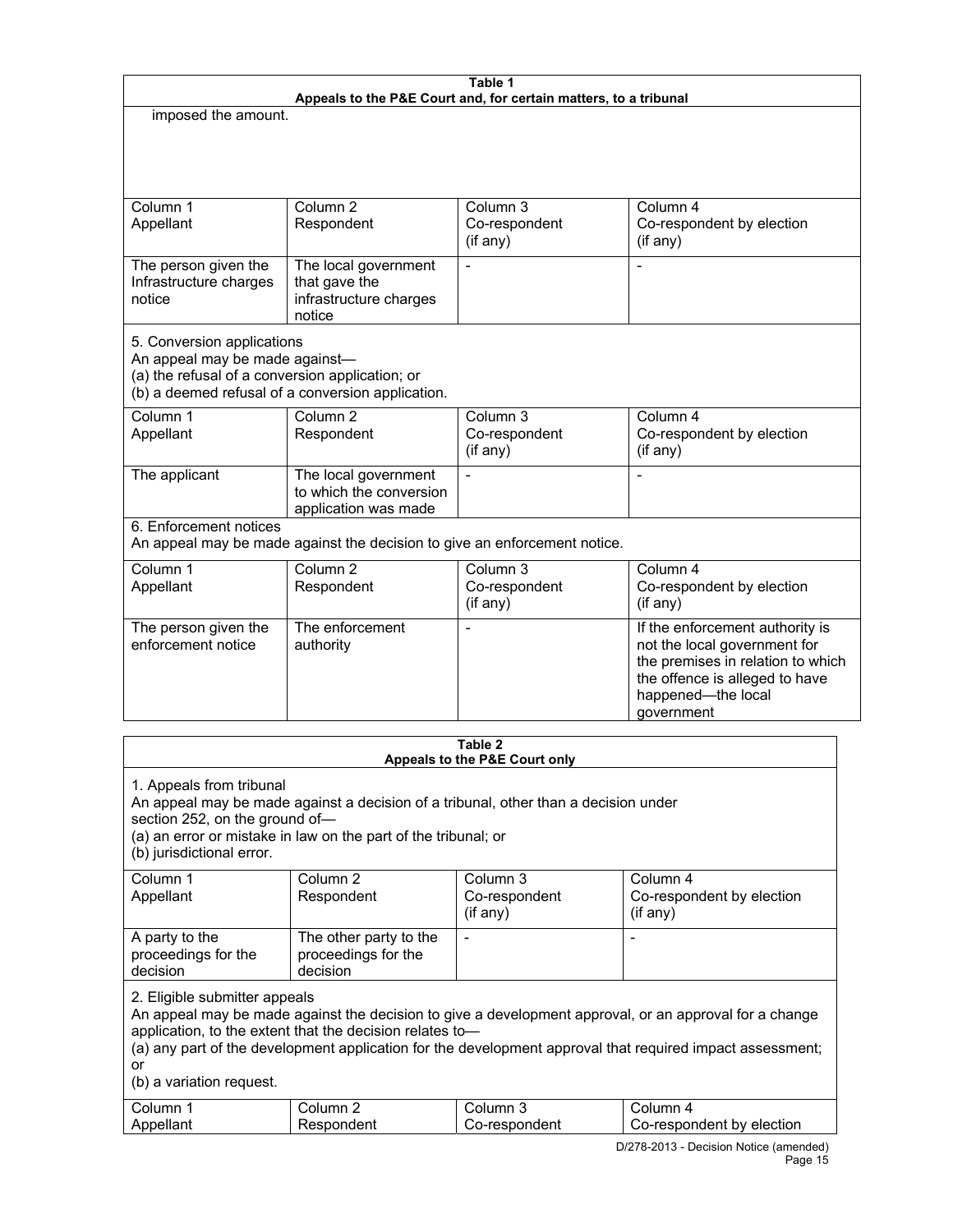| Table 2<br>Appeals to the P&E Court only                                                                                                                                                                                                                                                      |                                                                                                                                                                                                                                         |                                                                                                                         |                                                                                                                                  |  |  |
|-----------------------------------------------------------------------------------------------------------------------------------------------------------------------------------------------------------------------------------------------------------------------------------------------|-----------------------------------------------------------------------------------------------------------------------------------------------------------------------------------------------------------------------------------------|-------------------------------------------------------------------------------------------------------------------------|----------------------------------------------------------------------------------------------------------------------------------|--|--|
|                                                                                                                                                                                                                                                                                               |                                                                                                                                                                                                                                         | (if any)                                                                                                                | (if any)                                                                                                                         |  |  |
| 1 For a development<br>application-an<br>eligible submitter for<br>the development<br>application<br>2 For a change<br>application-an<br>eligible submitter for<br>the change<br>application                                                                                                  | 1 For a development<br>application-the<br>assessment<br>manager<br>2 For a change<br>application-the<br>responsible entity                                                                                                              | 1 The applicant<br>2 If the appeal is about<br>a concurrence<br>agency's referral<br>response-the<br>concurrence agency | Another eligible<br>submitter for the<br>application                                                                             |  |  |
| required impact assessment; or<br>(b) a variation request.                                                                                                                                                                                                                                    | 3. Eligible submitter and eligible advice agency appeals<br>An appeal may be made against a provision of a development approval, or failure to<br>include a provision in the development approval, to the extent the matter relates to- |                                                                                                                         | (a) any part of the development application or the change application, for the development approval, that                        |  |  |
| Column 1<br>Appellant                                                                                                                                                                                                                                                                         | Column <sub>2</sub><br>Respondent                                                                                                                                                                                                       | Column 3<br>Co-respondent<br>(if any)                                                                                   | Column 4<br>Co-respondent by election<br>$($ if any $)$                                                                          |  |  |
| 1 For a development<br>application-an<br>eligible submitter for<br>the development<br>application<br>2 For a change<br>application-an<br>eligible submitter for<br>the change<br>application<br>3 An eligible advice<br>agency for the<br>development<br>application or change<br>application | 1 For a development<br>application-the<br>assessment<br>manager<br>2 For a change<br>application-the<br>responsible entity                                                                                                              | 1 The applicant<br>2 If the appeal is about<br>a concurrence<br>agency's referral<br>response-the<br>concurrence agency | Another eligible submitter for<br>the application                                                                                |  |  |
| 4. Compensation claims<br>An appeal may be made against-                                                                                                                                                                                                                                      | (a) a decision under section 32 about a compensation claim; or<br>(b) a decision under section 265 about a claim for compensation; or<br>(c) a deemed refusal of a claim under paragraph (a) or (b).                                    |                                                                                                                         |                                                                                                                                  |  |  |
| Column 1<br>Appellant                                                                                                                                                                                                                                                                         | Column <sub>2</sub><br>Respondent                                                                                                                                                                                                       | Column 3<br>Co-respondent<br>(if any)                                                                                   | Column 4<br>Co-respondent by election<br>(if any)                                                                                |  |  |
| A person dissatisfied<br>with the decision                                                                                                                                                                                                                                                    | The local<br>government to which<br>the claim was made                                                                                                                                                                                  |                                                                                                                         |                                                                                                                                  |  |  |
| 5. Registered premises<br>An appeal may be made against a decision of the Minister under chapter 7, part 4.                                                                                                                                                                                   |                                                                                                                                                                                                                                         |                                                                                                                         |                                                                                                                                  |  |  |
| Column 1<br>Appellant                                                                                                                                                                                                                                                                         | Column 2<br>Respondent                                                                                                                                                                                                                  | Column 3<br>Co-respondent<br>(if any)                                                                                   | Column 4<br>Co-respondent by election<br>(if any)                                                                                |  |  |
| 1 A person given a<br>decision notice about<br>the decision<br>2 If the decision is to<br>register premises or                                                                                                                                                                                | The Minister                                                                                                                                                                                                                            |                                                                                                                         | If an owner or occupier starts<br>the appeal – the owner of the<br>registered premises<br>D/278-2013 - Decision Notice (amended) |  |  |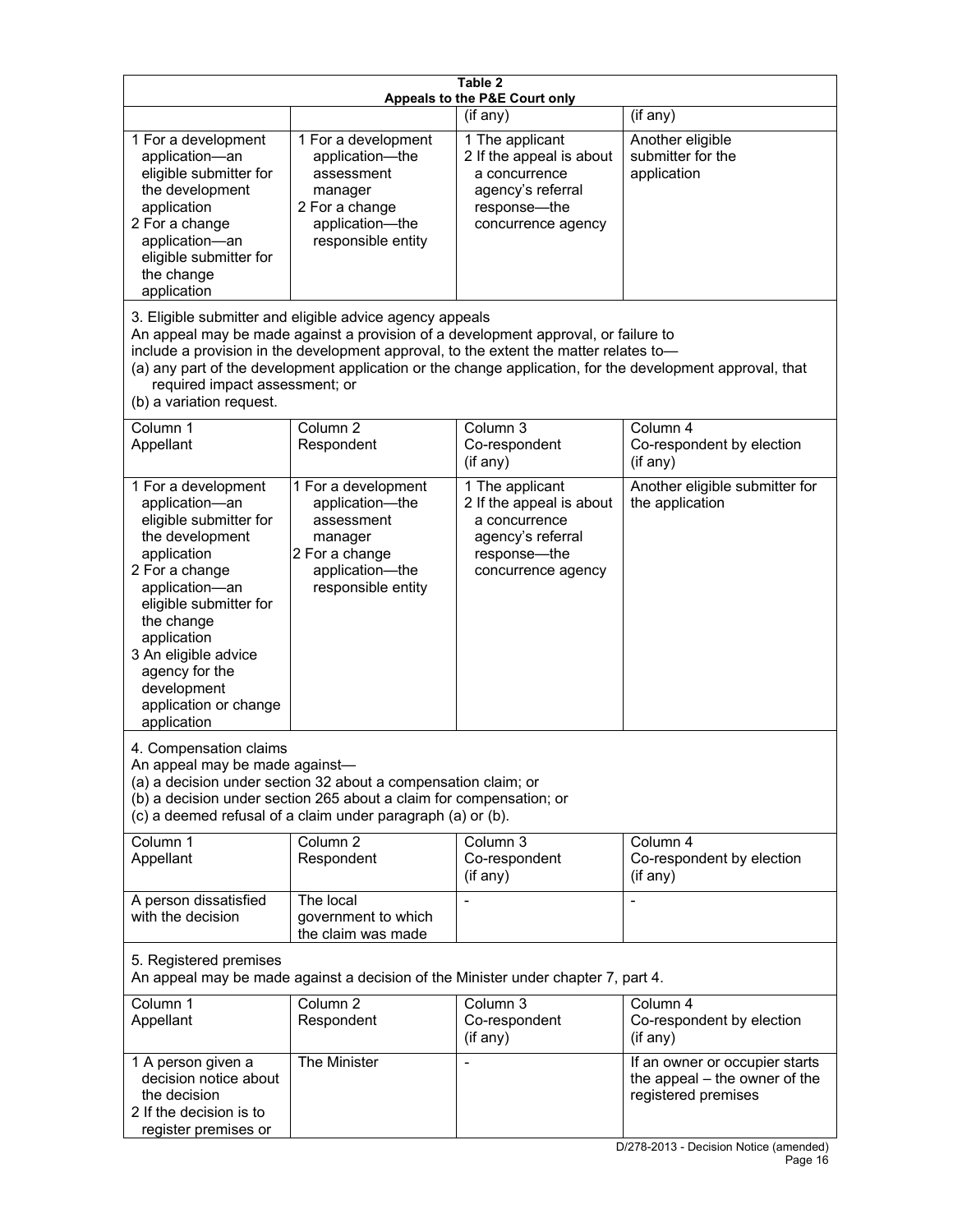|                                                                                                                                                                                                                                                                                                                      |                                     | Table 2<br>Appeals to the P&E Court only |                                                                                                                                                                             |  |  |
|----------------------------------------------------------------------------------------------------------------------------------------------------------------------------------------------------------------------------------------------------------------------------------------------------------------------|-------------------------------------|------------------------------------------|-----------------------------------------------------------------------------------------------------------------------------------------------------------------------------|--|--|
| renew the<br>registration of<br>premises-an owner<br>or occupier of<br>premises in the<br>affected area for the<br>registered premises<br>who is dissatisfied<br>with the decision                                                                                                                                   |                                     |                                          |                                                                                                                                                                             |  |  |
| 6. Local laws<br>An appeal may be made against a decision of a local government, or conditions applied,<br>under a local law about-<br>(a) the use of premises, other than a use that is the natural and ordinary consequence of prohibited<br>development; or<br>(b) the erection of a building or other structure. |                                     |                                          |                                                                                                                                                                             |  |  |
| Column 1<br>Appellant                                                                                                                                                                                                                                                                                                | Column <sub>2</sub><br>Respondent   | Column 3<br>Co-respondent<br>(if any)    | Column 4<br>Co-respondent by election<br>(if any)                                                                                                                           |  |  |
| A person who-<br>(a) applied for the<br>decision; and<br>(b) is dissatisfied with<br>the decision or<br>conditions.                                                                                                                                                                                                  | The local government                |                                          |                                                                                                                                                                             |  |  |
|                                                                                                                                                                                                                                                                                                                      |                                     | Table 3<br>Appeals to the tribunal only  |                                                                                                                                                                             |  |  |
| 1. Building advisory agency appeals<br>work required code assessment against the building assessment provisions.                                                                                                                                                                                                     |                                     |                                          | An appeal may be made against giving a development approval for building work to the extent the building                                                                    |  |  |
| Column 1<br>Appellant                                                                                                                                                                                                                                                                                                | Column <sub>2</sub><br>Respondent   | Column 3<br>Co-respondent<br>(if any)    | Column 4<br>Co-respondent by election<br>(if any)                                                                                                                           |  |  |
| A building advisory<br>agency for the<br>development application<br>related to the approval                                                                                                                                                                                                                          | The assessment<br>manager           | The applicant                            | 1 A concurrence agency for<br>the development application<br>related to the approval<br>2 A private certifier for the<br>development application<br>related to the approval |  |  |
| 3. Certain decisions under the Building Act and the Plumbing and Drainage Act<br>An appeal may be made against a decision under-<br>(a) the Building Act, other than a decision made by the Queensland Building and Construction Commission;<br>or                                                                   |                                     |                                          |                                                                                                                                                                             |  |  |
| (b) the Plumbing and Drainage Act, part 4 or 5.                                                                                                                                                                                                                                                                      |                                     |                                          |                                                                                                                                                                             |  |  |
| Column 1<br>Appellant                                                                                                                                                                                                                                                                                                | Column 2<br>Respondent              | Column 3<br>Co-respondent<br>(if any)    | Column 4<br>Co-respondent by election<br>(if any)                                                                                                                           |  |  |
| A person who received,<br>or was entitled to<br>receive, notice of the<br>decision                                                                                                                                                                                                                                   | The person who made<br>the decision |                                          |                                                                                                                                                                             |  |  |
| 4. Local government failure to decide application under the Building Act<br>An appeal may be made against a local government's failure to decide an application under the Building Act<br>within the period required under that Act.                                                                                 |                                     |                                          |                                                                                                                                                                             |  |  |
| Column 1<br>Appellant                                                                                                                                                                                                                                                                                                | Column <sub>2</sub><br>Respondent   | Column 3<br>Co-respondent                | Column 4<br>Co-respondent by election                                                                                                                                       |  |  |